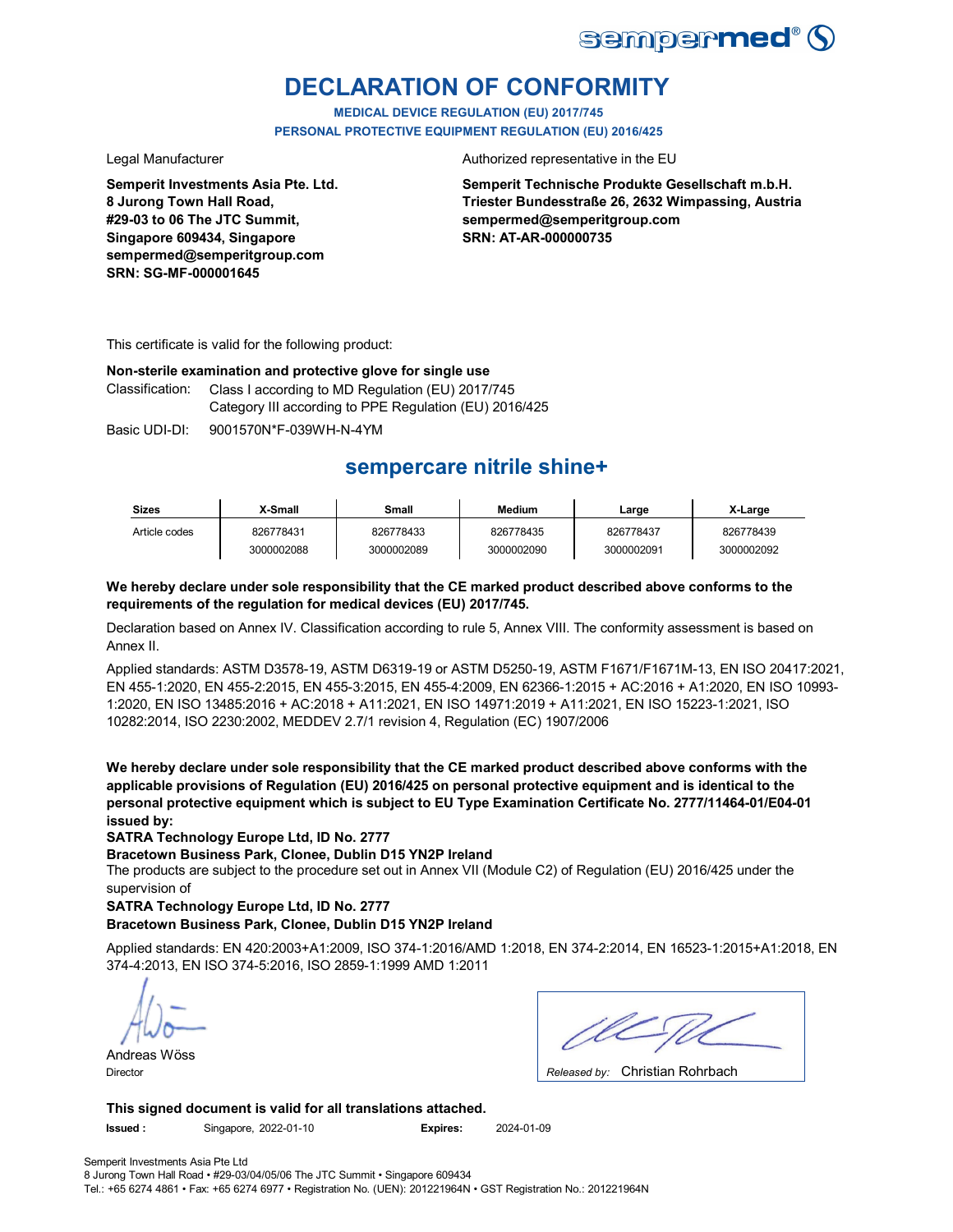

# **KONFORMITÄTSERKLÄRUNG**

MEDIZINPRODUKTEVERORDNUNG (EU) 2017/745 VERORDNUNG (EU) 2016/425 FÜR PERSÖNLICHE SCHUTZAUSRÜSTUNG

**Semperit Investments Asia Pte. Ltd. 8 Jurong Town Hall Road, #29-03 to 06 The JTC Summit, Singapore 609434, Singapore sempermed@semperitgroup.com SRN: SG-MF-000001645**

## Hersteller EU-Bevollmächtigter

**Semperit Technische Produkte Gesellschaft m.b.H. Triester Bundesstraße 26, 2632 Wimpassing, Austria sempermed@semperitgroup.com SRN: AT-AR-000000735**

Dieses Zertifikat ist gültig für die folgenden Produkte:

**Nicht-steriler Untersuchungs- und Schutzhandschuh für den Einmalgebrauch**

Klassifizierung: Klasse I gemäß Medizinprodukteverordnung (EU) 2017/745 Kategorie III gemäß PSA Verordnung (EU) 2016/425

Basic UDI-DI: 9001570N\*F-039WH-N-4YM

## **sempercare nitrile shine+**

| Größen         | X-Small    | <b>Small</b> | <b>Medium</b> | Large      | X-Large    |
|----------------|------------|--------------|---------------|------------|------------|
| Artikelnummern | 826778431  | 826778433    | 826778435     | 826778437  | 826778439  |
|                | 3000002088 | 3000002089   | 3000002090    | 3000002091 | 3000002092 |

## **Wir bestätigen hiermit unter alleiniger Verantwortung, dass die CE gekennzeichneten Produkte mit den Anforderungen der Medizinprodukteverordnung (EU) 2017/745 übereinstimmen.**

Erklärung basierend auf Anhang IV. Klassifizierung gemäß Regel 5, Anhang VIII. Konformitätsbewertung gemäß Anhang II.

Angewandte Normen: ASTM D3578-19, ASTM D6319-19 or ASTM D5250-19, ASTM F1671/F1671M-13, EN ISO 20417:2021, EN 455-1:2020, EN 455-2:2015, EN 455-3:2015, EN 455-4:2009, EN 62366-1:2015 + AC:2016 + A1:2020, EN ISO 10993-1:2020, EN ISO 13485:2016 + AC:2018 + A11:2021, EN ISO 14971:2019 + A11:2021, EN ISO 15223- 1:2021, ISO 10282:2014, ISO 2230:2002, MEDDEV 2.7/1 revision 4, Regulation (EC) 1907/2006

**Wir bestätigen hiermit unter alleiniger Verantwortung, dass die oben genannten CE gekennzeichneten Produkte mit den maßgeblichen Bestimmungen der Verordnung (EU) 2016/425 für Persönliche Schutzausrüstung übereinstimmen und Gegenstand sind der EU-Baumusterprüfbescheinigung Nr. 2777/11464-01/E04-01 ausgestellt durch:**

**SATRA Technology Europe Ltd, ID No. 2777**

**Bracetown Business Park, Clonee, Dublin D15 YN2P Ireland**

**SATRA Technology Europe Ltd, ID No. 2777** Die Produkte sind Gegenstand der Verfahren gemäß Annex VII (Module C2) der Verordnung unter Aufsicht von

## **Bracetown Business Park, Clonee, Dublin D15 YN2P Ireland**

Angewandte Normen: EN 420:2003+A1:2009, ISO 374-1:2016/AMD 1:2018, EN 374-2:2014, EN 16523-1:2015+A1:2018, EN 374-4:2013, EN ISO 374-5:2016, ISO 2859-1:1999 AMD 1:2011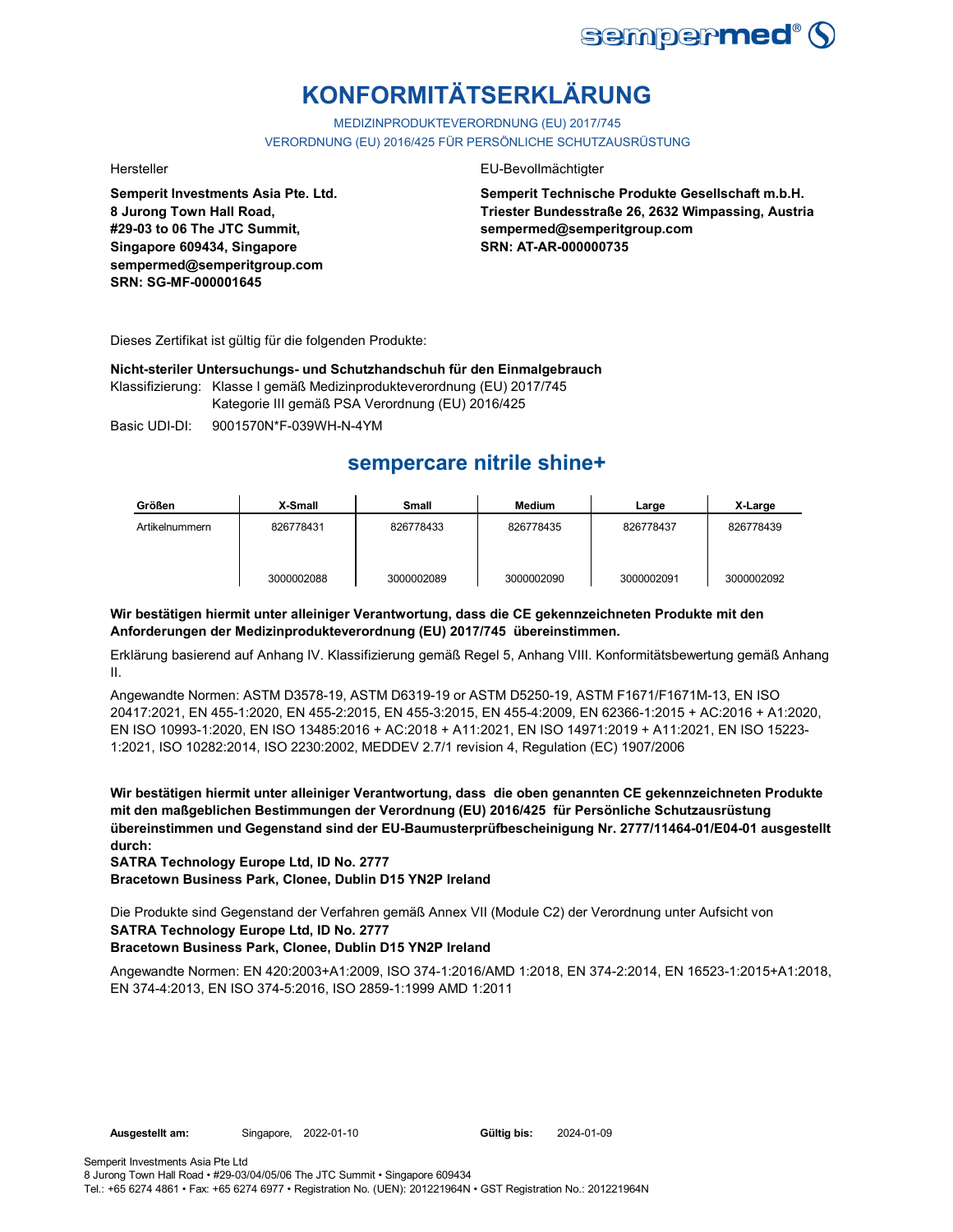

# **DÉCLARATION DE CONFORMITÉ**

RÈGLEMENT POUR LES DISPOSITIFS MÉDICAUX (UE) 2017/745 RÈGLEMENT (UE) 2016/425 POUR L'ÉQUIPEMENT DE PROTECTION INDIVIDUELLE

**Semperit Investments Asia Pte. Ltd. 8 Jurong Town Hall Road, #29-03 to 06 The JTC Summit, Singapore 609434, Singapore sempermed@semperitgroup.com SRN: SG-MF-000001645**

### Fabricant **Représentant UE**

**Semperit Technische Produkte Gesellschaft m.b.H. Triester Bundesstraße 26, 2632 Wimpassing, Austria sempermed@semperitgroup.com SRN: AT-AR-000000735**

Ce certificat est valable pour les produits suivants :

### **Gant d'examen et de protection non-stérile à usage unique**

Classification : Classe I selon la règlement pour dispositifs médicaux (UE) 2017/745 Catégorie III selon la règlement EPI (UE) 2016/425

Basic UDI-DI: 9001570N\*F-039WH-N-4YM

## **sempercare nitrile shine+**

| Tailles           | X-Small    | Small      | Medium     | Large      | X-Large    |
|-------------------|------------|------------|------------|------------|------------|
| Numéros d'article | 826778431  | 826778433  | 826778435  | 826778437  | 826778439  |
|                   | 3000002088 | 3000002089 | 3000002090 | 3000002091 | 3000002092 |

### **Par la présente, nous déclarons sous notre propre responsabilité que les produits portant le symbole CE sont conformes aux exigences de la règlement sur les dispositifs médicaux (EU) 2017/745.**

La déclaration se fonde sur l'annexe IV. Classification selon la règle 5, annexe VIII. Évaluation de la conformité selon l'annexe II.

Normes appliquées : ASTM D3578-19, ASTM D6319-19 or ASTM D5250-19, ASTM F1671/F1671M-13, EN ISO 20417:2021, EN 455-1:2020, EN 455-2:2015, EN 455-3:2015, EN 455-4:2009, EN 62366-1:2015 + AC:2016 + A1:2020, EN ISO 10993-1:2020, EN ISO 13485:2016 + AC:2018 + A11:2021, EN ISO 14971:2019 + A11:2021, EN ISO 15223- 1:2021, ISO 10282:2014, ISO 2230:2002, MEDDEV 2.7/1 revision 4, Regulation (EC) 1907/2006

**Par la présente, nous déclarons sous notre propre responsabilité que les produits portant le symbole CE mentionnés ci-dessus sont conformes aux dispositions essentielles de la règlement (UE) 2016/425 concernant l'équipement de protection individuelle sont identiques à l'équipement de protection individuelle faisant l'objet du certificat d'examen de type UE numéro 2777/11464-01/E04-01 délivré par:**

## **SATRA Technology Europe Ltd, ID No. 2777 Bracetown Business Park, Clonee, Dublin D15 YN2P Ireland**

**SATRA Technology Europe Ltd, ID No. 2777** Les produits sont soumis aux procédures visées dans l'annexe VII (Module C2) de la règlement sous la surveillance de

### **Bracetown Business Park, Clonee, Dublin D15 YN2P Ireland**

Normes appliquées : EN 420:2003+A1:2009, ISO 374-1:2016/AMD 1:2018, EN 374-2:2014, EN 16523-1:2015+A1:2018, EN 374-4:2013, EN ISO 374-5:2016, ISO 2859-1:1999 AMD 1:2011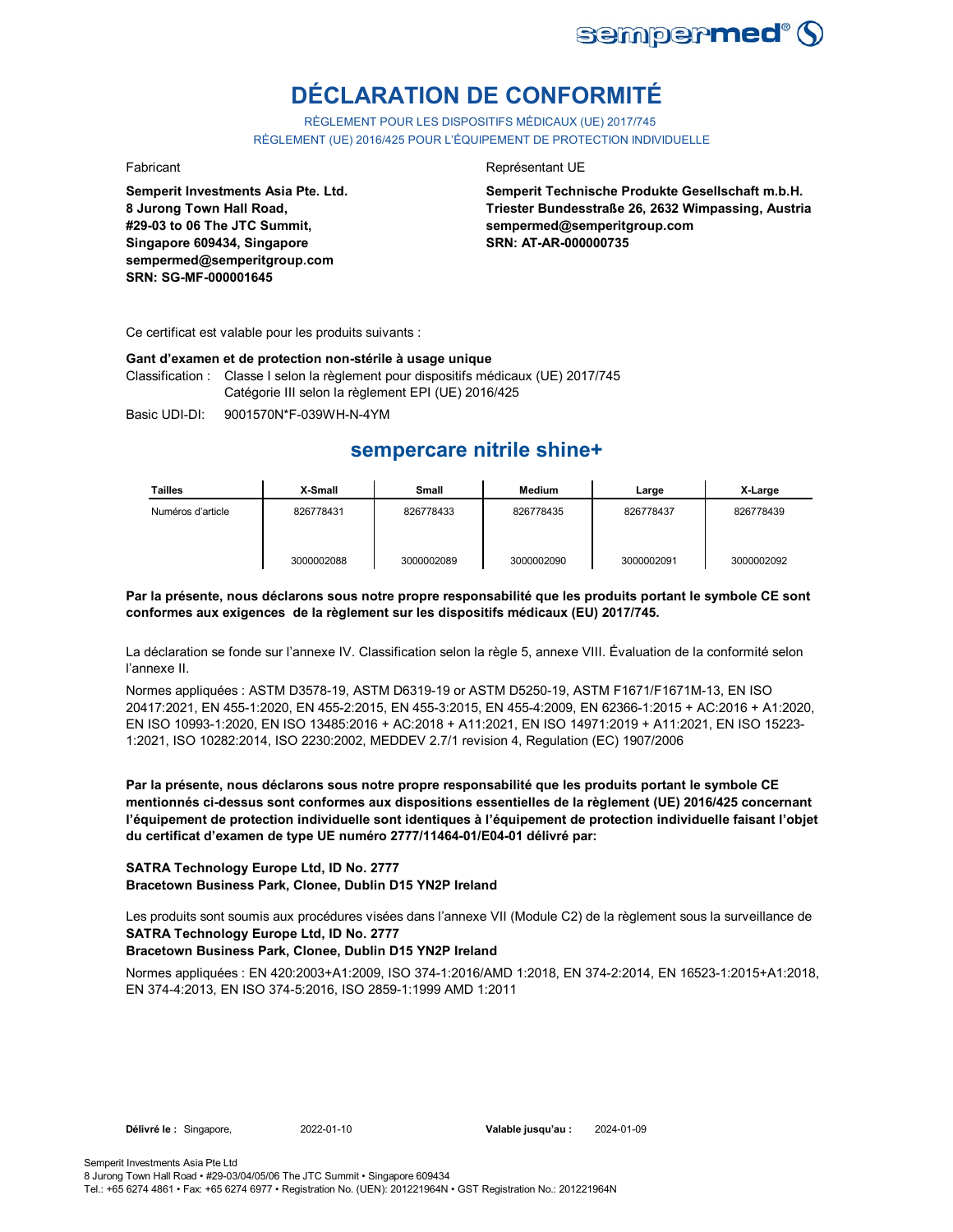

# **DICHIARAZIONE DI CONFORMITÀ**

REGOLAMENTO SUL DISPOSITIVO MEDICO (UE) 2017/745

REGOLAMENTO (UE) 2016/425 DELL'APPARECCHIATURA DI PROTEZIONE INDIVIDUALE

**Semperit Investments Asia Pte. Ltd. 8 Jurong Town Hall Road, #29-03 to 06 The JTC Summit, Singapore 609434, Singapore sempermed@semperitgroup.com SRN: SG-MF-000001645**

### Produttore **Rappresentante autorizzato nell'UE**

**Semperit Technische Produkte Gesellschaft m.b.H. Triester Bundesstraße 26, 2632 Wimpassing, Austria sempermed@semperitgroup.com SRN: AT-AR-000000735**

Questo certificato è valido per il seguente prodotto:

### **Guanto protettivo non sterile monouso da esame**

Clasificazione: Classe I secondo il regolamento dispositivi medici (UE) 2017/745 Categoria III secondo il regolamento (UE) 2016/425 del PPE

Basic UDI-DI: 9001570N\*F-039WH-N-4YM

## **sempercare nitrile shine+**

| Misure          | X-Small    | Small      | Medium     | Large      | X-Large    |
|-----------------|------------|------------|------------|------------|------------|
| Codici articolo | 826778431  | 826778433  | 826778435  | 826778437  | 826778439  |
|                 | 3000002088 | 3000002089 | 3000002090 | 3000002091 | 3000002092 |

## **Con la presente, dichiariamo sotto la nostra esclusiva responsabilità che il prodotto con marchio CE sopra descritto soddisfa i requisiti del regolamento sui dispositivi medici (UE) 2017/745 .**

Dichiarazione basata sull'allegato IV. Classificazione secondo la regola 5, allegato VIII. La valutazione della conformità si basa sull'allegato II.

Norme applicate: ASTM D3578-19, ASTM D6319-19 or ASTM D5250-19, ASTM F1671/F1671M-13, EN ISO 20417:2021, EN 455-1:2020, EN 455-2:2015, EN 455-3:2015, EN 455-4:2009, EN 62366-1:2015 + AC:2016 + A1:2020, EN ISO 10993-1:2020, EN ISO 13485:2016 + AC:2018 + A11:2021, EN ISO 14971:2019 + A11:2021, EN ISO 15223- 1:2021, ISO 10282:2014, ISO 2230:2002, MEDDEV 2.7/1 revision 4, Regulation (EC) 1907/2006

**Con la presente, dichiariamo sotto la nostra esclusiva responsabilità che il prodotto con marchio CE sopra descritto è conforme alle disposizioni applicabili del Regolamento (UE) 2016/425 sui dispositivi di protezione individuale ed è identico al dispositivo di protezione personale che è soggetto al Certificato di Esame di Tipo UE n. 2777/11464-01/E04-01 rilasciato da:**

**SATRA Technology Europe Ltd, ID No. 2777**

**Bracetown Business Park, Clonee, Dublin D15 YN2P Ireland**

**SATRA Technology Europe Ltd, ID No. 2777** ed è soggetto alla procedura di cui all'allegato VII (modulo C2) del regolamento (UE) 2016/425 sotto il controllo di

### **Bracetown Business Park, Clonee, Dublin D15 YN2P Ireland**

Norme applicate: EN 420:2003+A1:2009, ISO 374-1:2016/AMD 1:2018, EN 374-2:2014, EN 16523-1:2015+A1:2018, EN 374-4:2013, EN ISO 374-5:2016, ISO 2859-1:1999 AMD 1:2011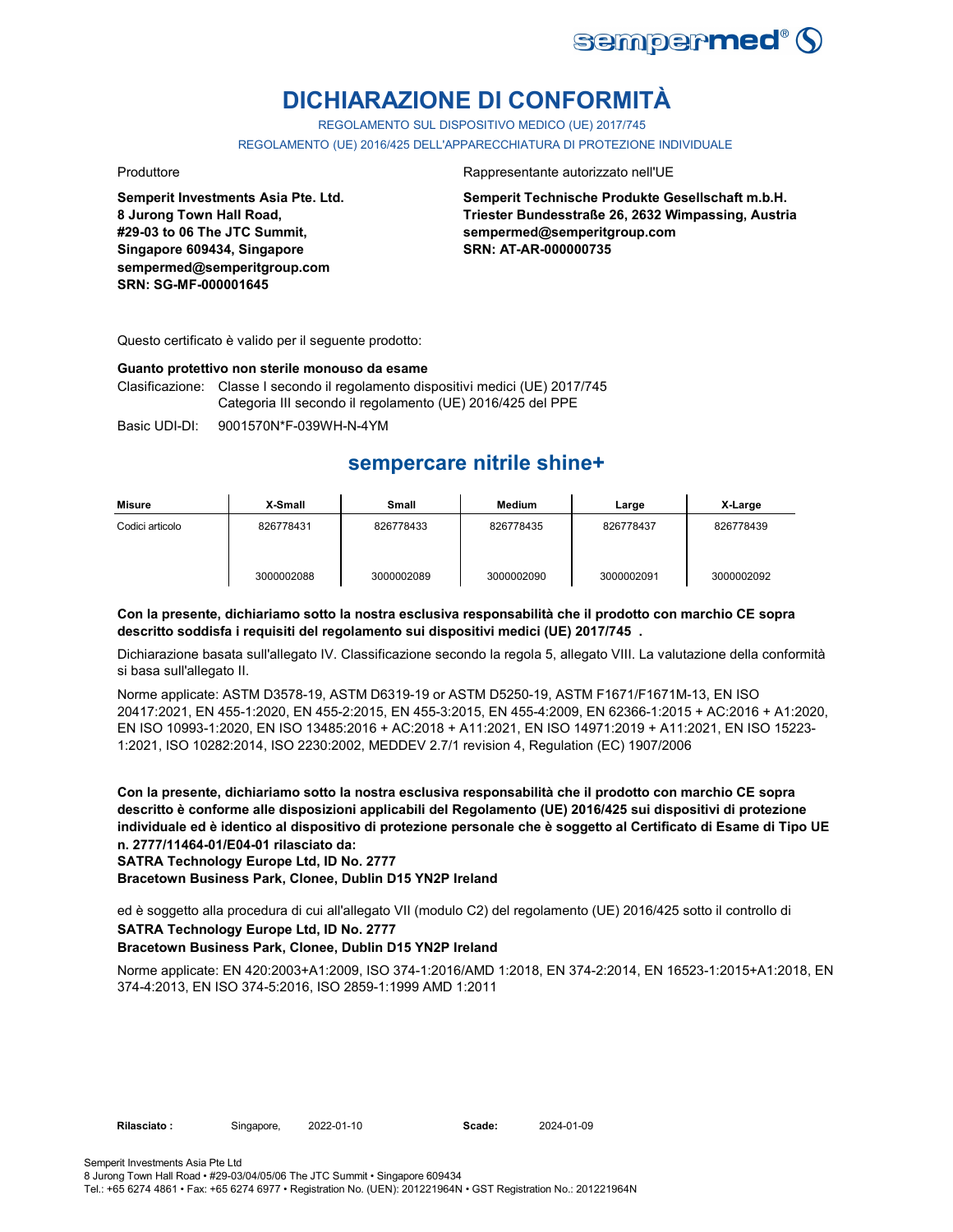

# **CONFORMITEITSVERKLARING**

VERORDENING MEDISCHE PRODUCTEN (EU) 2017/745 VERORDENING (EU) 2016/425 BETREFFENDE PERSOONLIJKE BESCHERMENDE UITRUSTING

**Semperit Investments Asia Pte. Ltd. 8 Jurong Town Hall Road, #29-03 to 06 The JTC Summit, Singapore 609434, Singapore sempermed@semperitgroup.com SRN: SG-MF-000001645**

## Fabrikant Gemachtigde EU

**Semperit Technische Produkte Gesellschaft m.b.H. Triester Bundesstraße 26, 2632 Wimpassing, Austria sempermed@semperitgroup.com SRN: AT-AR-000000735**

Dit certificaat is geldig voor de volgende producten:

### **Niet-steriele onderzoeks- en beschermende handschoenen voor eenmalig gebruik**

Classificatie: Klasse I volgens Verordening (EU) 2017/745 betreffende medische hulpmiddelen Categorie III volgens PBM-verordening (EU) 2016/425

Basic UDI-DI: 9001570N\*F-039WH-N-4YM 9001570N\*F-039WH-N

## **sempercare nitrile shine+**

| Maten          | X-Small    | Small      | <b>Medium</b> | Large      | X-Large    |
|----------------|------------|------------|---------------|------------|------------|
| Artikelnummers | 826778431  | 826778433  | 826778435     | 826778437  | 826778439  |
|                | 3000002088 | 3000002089 | 3000002090    | 3000002091 | 3000002092 |

## **Wij verklaren hierbij onder uitsluitende verantwoordelijkheid, dat de CE-gemarkeerde producten voldoen aan de vereisten van de Verordening Medische Hulpmiddelen (EU) 2017/745.**

Verklaring op basis van bijlage IV. Classificatie volgens regel 5, bijlage VIII. De conformiteitsbeoordeling is gebaseerd op bijlage II.

Toegepaste normen: ASTM D3578-19, ASTM D6319-19 or ASTM D5250-19, ASTM F1671/F1671M-13, EN ISO 20417:2021, EN 455-1:2020, EN 455-2:2015, EN 455-3:2015, EN 455-4:2009, EN 62366-1:2015 + AC:2016 + A1:2020, EN ISO 10993-1:2020, EN ISO 13485:2016 + AC:2018 + A11:2021, EN ISO 14971:2019 + A11:2021, EN ISO 15223-1:2021, ISO 10282:2014, ISO 2230:2002, MEDDEV 2.7/1 revision 4, Regulation (EC) 1907/2006

**Hierbij verklaren wij onder uitsluitende verantwoordelijkheid, dat de bovengenoemde CE-gemarkeerde producten voldoen aan de relevante bepalingen van de Verordening (EU) 2016/425 over persoonlijke beschermingsmiddelen en het onderworpen zijn aan het certificaat van EU-typeonderzoek nr.2777/11464- 01/E04-01 uitgegeven door:**

**SATRA Technology Europe Ltd, ID No. 2777**

**Bracetown Business Park, Clonee, Dublin D15 YN2P Ireland**

De producten vallen onder de procedures van bijlage VII (module C2) van de verordening onder toezicht van

## **SATRA Technology Europe Ltd, ID No. 2777**

## **Bracetown Business Park, Clonee, Dublin D15 YN2P Ireland**

Toegepaste normen: EN 420:2003+A1:2009, ISO 374-1:2016/AMD 1:2018, EN 374-2:2014, EN 16523- 1:2015+A1:2018, EN 374-4:2013, EN ISO 374-5:2016, ISO 2859-1:1999 AMD 1:2011

**Uitgegeven op:** Singapore, 2022-01-10 **Geldig tot:** 2024-01-09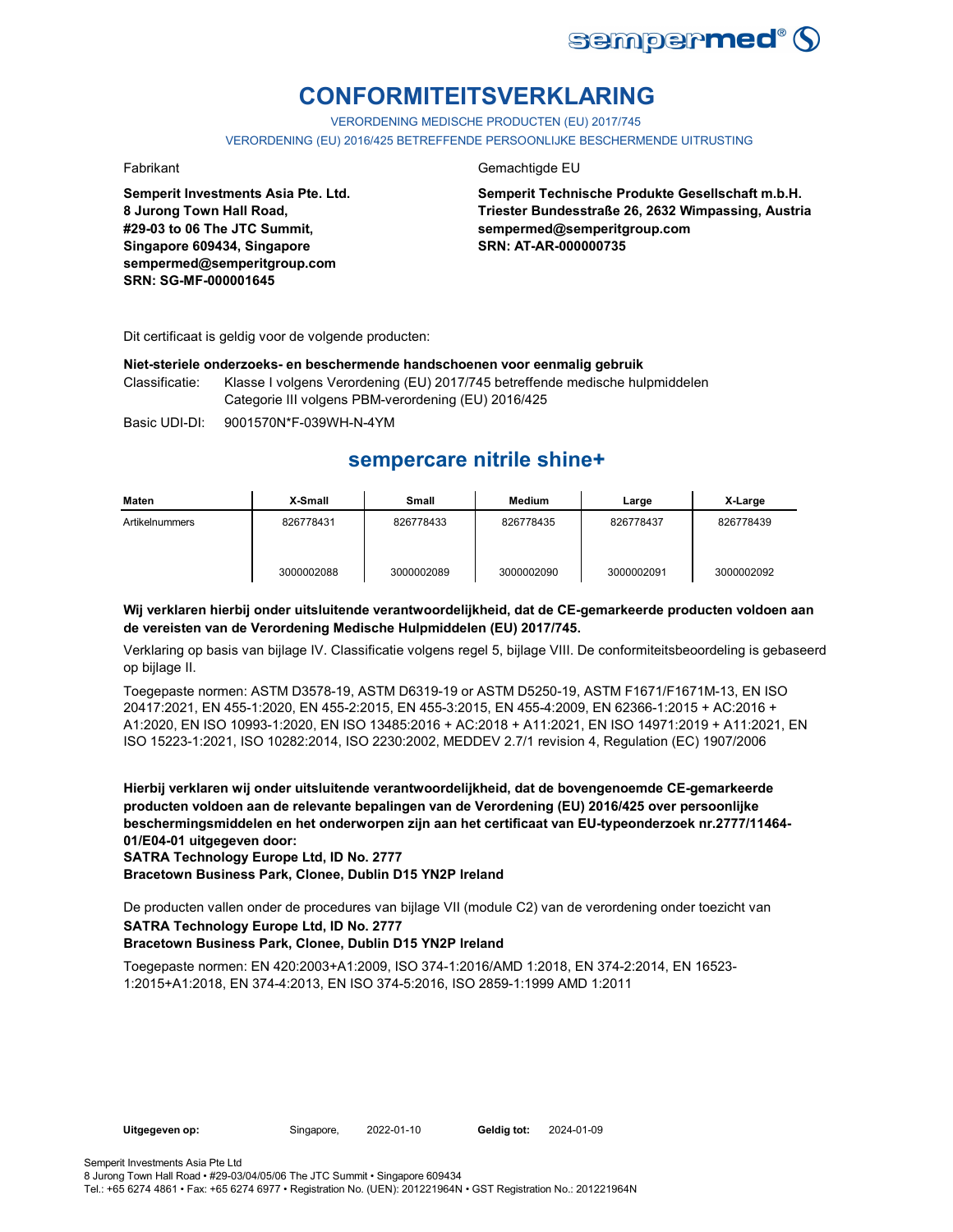

# **DECLARACIÓN DE CONFORMIDAD**

REGLAMENTO (UE) 2017/745 DE PRODUCTOS MEDICINALES REGLAMENTO (UE) 2016/425 PARA EQUIPAMIENTOS PERSONALES

**Semperit Investments Asia Pte. Ltd. 8 Jurong Town Hall Road, #29-03 to 06 The JTC Summit, Singapore 609434, Singapore sempermed@semperitgroup.com SRN: SG-MF-000001645**

### Fabricante **Representante de la UE**

**Semperit Technische Produkte Gesellschaft m.b.H. Triester Bundesstraße 26, 2632 Wimpassing, Austria sempermed@semperitgroup.com SRN: AT-AR-000000735**

El presente certificado es válido para los siguientes productos:

### **Guante de exploración y protección no estéril para un solo uso**

Clasificación: Clase I según el Reglamento de Productos Medicinales (EU) 2017/745 Categoría III según el Reglamento EPI (UE) 2016/425

Basic UDI-DI: 9001570N\*F-039WH-N-4YM

## **sempercare nitrile shine+**

| Tamaños            | X-Small    | Small      | Medium     | Large      | X-Large    |
|--------------------|------------|------------|------------|------------|------------|
| Número de artículo | 826778431  | 826778433  | 826778435  | 826778437  | 826778439  |
|                    | 3000002088 | 3000002089 | 3000002090 | 3000002091 | 3000002092 |

## **Por la presente confirmamos bajo nuestra exclusiva responsabilidad que los productos con marcado CE cumplen con los requisitos del Reglamento (UE) 2017/745 sobre productos sanitarios.**

Declaración basada en el anexo IV. Clasificación según la norma 5 del anexo VIII. La evaluación de la conformidad se basa en el anexo II.

Normas aplicadas: ASTM D3578-19, ASTM D6319-19 or ASTM D5250-19, ASTM F1671/F1671M-13, EN ISO 20417:2021, EN 455-1:2020, EN 455-2:2015, EN 455-3:2015, EN 455-4:2009, EN 62366-1:2015 + AC:2016 + A1:2020, EN ISO 10993- 1:2020, EN ISO 13485:2016 + AC:2018 + A11:2021, EN ISO 14971:2019 + A11:2021, EN ISO 15223-1:2021, ISO 10282:2014, ISO 2230:2002, MEDDEV 2.7/1 revision 4, Regulation (EC) 1907/2006

**Por la presente confirmamos, bajo nuestra exclusiva responsabilidad, que los productos arriba mencionados con la marca CE cumplen con las disposiciones pertinentes del Reglamento (UE) 2016/425 para equipos de protección personal y están sujetos al Certificado de examen de tipo nº. 2777/11464-01/E04-01 expedido por:**

### **SATRA Technology Europe Ltd, ID No. 2777**

**Bracetown Business Park, Clonee, Dublin D15 YN2P Ireland**

Los productos están sujetos a los procedimientos establecidos en el anexo VII (módulo C2) del Reglamento bajo la supervisión de

## **SATRA Technology Europe Ltd, ID No. 2777**

## **Bracetown Business Park, Clonee, Dublin D15 YN2P Ireland**

Normas aplicadas: EN 420:2003+A1:2009, ISO 374-1:2016/AMD 1:2018, EN 374-2:2014, EN 16523-1:2015+A1:2018, EN 374-4:2013, EN ISO 374-5:2016, ISO 2859-1:1999 AMD 1:2011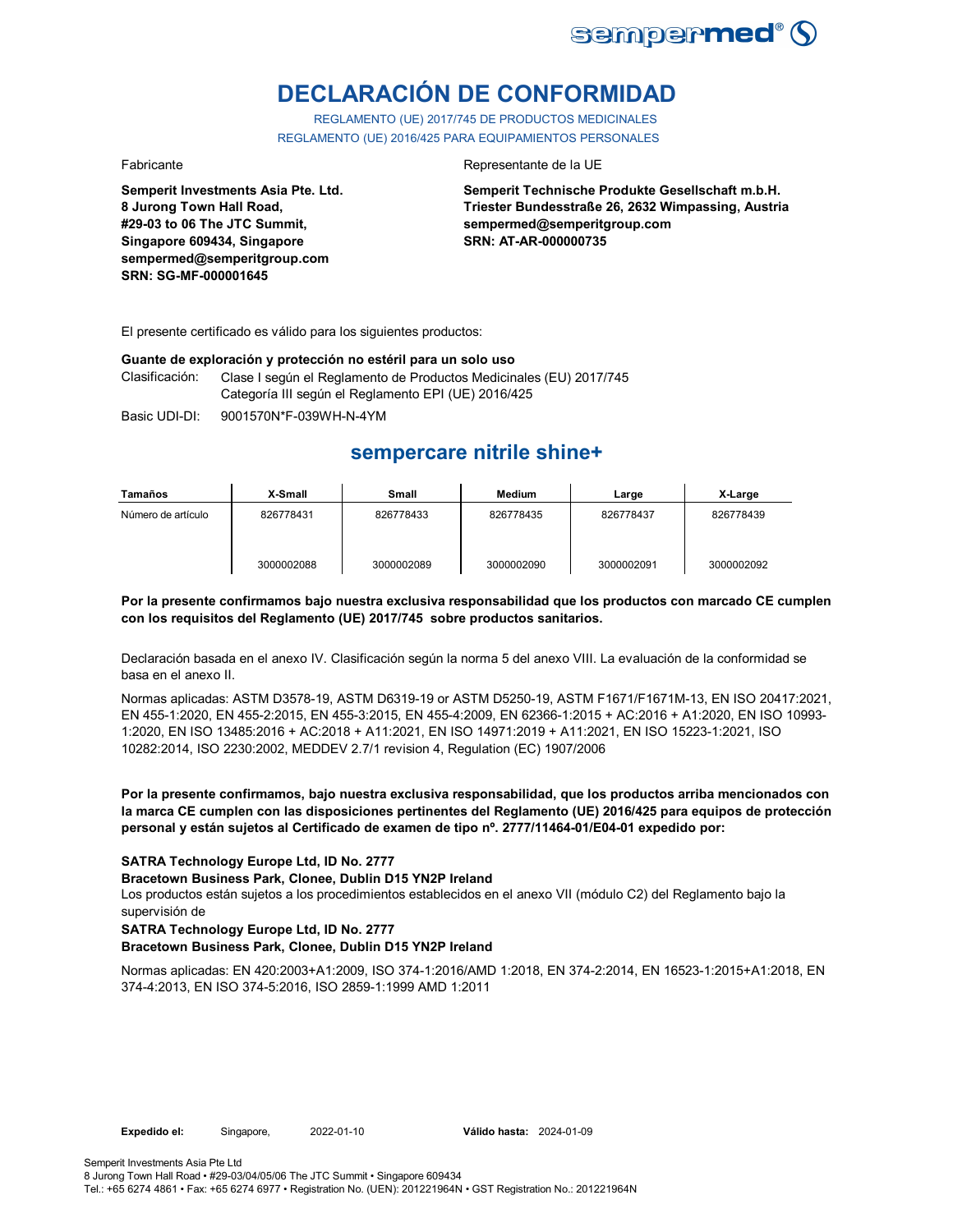

# **DECLARAÇÃO DE CONFORMIDADE**

REGULAMENTO (UE) 2017/745 SOBRE DISPOSITIVOS MÉDICOS REGULAMENTO (UE) 2016/425 SOBRE EQUIPAMENTO DE PROTEÇÃO INDIVIDUAL

**Semperit Investments Asia Pte. Ltd. 8 Jurong Town Hall Road, #29-03 to 06 The JTC Summit, Singapore 609434, Singapore sempermed@semperitgroup.com SRN: SG-MF-000001645**

## Fabricante da UE

**Semperit Technische Produkte Gesellschaft m.b.H. Triester Bundesstraße 26, 2632 Wimpassing, Austria sempermed@semperitgroup.com SRN: AT-AR-000000735**

Este certificado é válido para os seguintes produtos:

### **Luva de exame e de proteção não estéril para uso único**

Classificação: Classe I de acordo com o regulamento de Dispositivos Médicos (UE) 2017/745 Categoria III de acordo com o regulamento EPI (UE) 2016/425

Basic UDI-DI: 9001570N\*F-039WH-N-4YM

## **sempercare nitrile shine+**

| Tamanhos          | X-Small    | Small      | Medium     | Large      | X-Large    |
|-------------------|------------|------------|------------|------------|------------|
| Números de artigo | 826778431  | 826778433  | 826778435  | 826778437  | 826778439  |
|                   | 3000002088 | 3000002089 | 3000002090 | 3000002091 | 3000002092 |

## **Declaramos desta forma, sob a nossa exclusiva responsabilidade, que os produtos com a marca CE estão em conformidade com os requisitos da Regulamento de Dispositivos Médicos (UE) 2017/745 .**

Declaração baseada no Anexo IV. Classificação de acordo com a regra 5, Anexo VIII. Avaliação da conformidade com base no Anexo II.

Normas aplicadas: ASTM D3578-19, ASTM D6319-19 or ASTM D5250-19, ASTM F1671/F1671M-13, EN ISO 20417:2021, EN 455-1:2020, EN 455-2:2015, EN 455-3:2015, EN 455-4:2009, EN 62366-1:2015 + AC:2016 + A1:2020, EN ISO 10993- 1:2020, EN ISO 13485:2016 + AC:2018 + A11:2021, EN ISO 14971:2019 + A11:2021, EN ISO 15223-1:2021, ISO 10282:2014, ISO 2230:2002, MEDDEV 2.7/1 revision 4, Regulation (EC) 1907/2006

**Declaramos desta forma, sob a nossa exclusiva responsabilidade, que os produtos com a marca CE acima mencionados estão em conformidade com as disposições relevantes do regulamento (UE) 2016/425 para Equipamentos de Proteção Individual e são objeto do certificado de exame de tipo da UE n.º 2777/11464-01/E04-01 emitido por:**

**SATRA Technology Europe Ltd, ID No. 2777**

**Bracetown Business Park, Clonee, Dublin D15 YN2P Ireland**

Os produtos são objeto dos procedimentos previstos no anexo VII (módulo C2) do regulamento, sob a supervisão de

## **SATRA Technology Europe Ltd, ID No. 2777**

## **Bracetown Business Park, Clonee, Dublin D15 YN2P Ireland**

Normas aplicadas: EN 420:2003+A1:2009, ISO 374-1:2016/AMD 1:2018, EN 374-2:2014, EN 16523-1:2015+A1:2018, EN 374-4:2013, EN ISO 374-5:2016, ISO 2859-1:1999 AMD 1:2011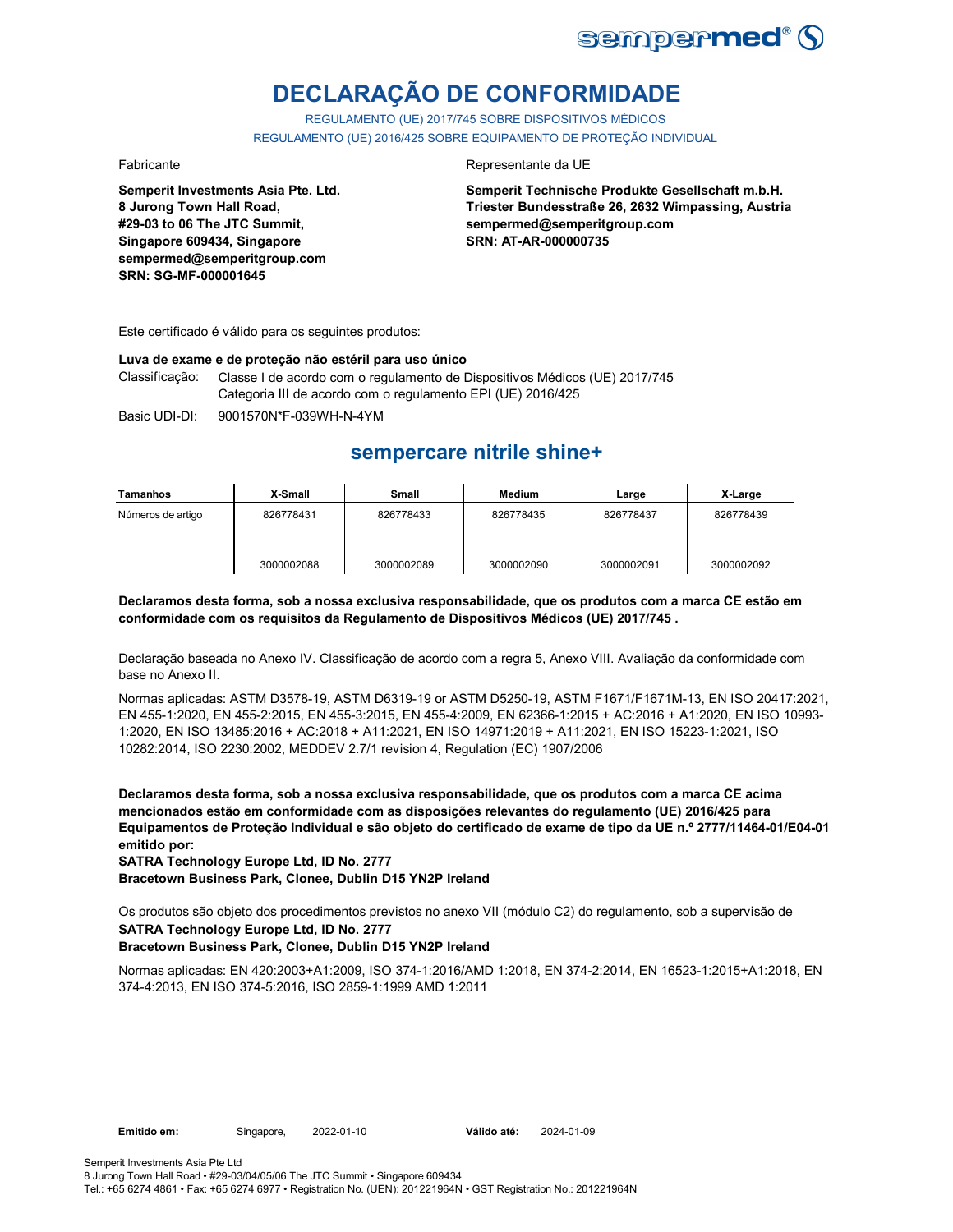

# **DEKLARATON OM ÖVERENSSTÄMMELSE**

FÖRORDNING (EU) 2017/745 MEDICINTEKNISKA PRODUKTER FÖRORDNING (EU) 2016/425 FÖR PERSONLIG SKYDDSUTRUSTNING

**Semperit Investments Asia Pte. Ltd. 8 Jurong Town Hall Road, #29-03 to 06 The JTC Summit, Singapore 609434, Singapore sempermed@semperitgroup.com SRN: SG-MF-000001645**

Tillverkare Behörig representant hos EU

**Semperit Technische Produkte Gesellschaft m.b.H. Triester Bundesstraße 26, 2632 Wimpassing, Austria sempermed@semperitgroup.com SRN: AT-AR-000000735**

Detta certifikat gäller följande produkt:

## **Icke-steril inspektions- och skyddshandske för engångsanvändning**

Klassificering: Klass I enligt EU-förordning för medicintek-niska produkter (MD) (EU) 2017/745 Kategori III enligt EU-förordning för personlig skyddsutrustning (PPE) 2016/425

Basic UDI-DI: 9001570N\*F-039WH-N-4YM

## **sempercare nitrile shine+**

| <b>Storlekar</b> | X-Small    | Small      | <b>Medium</b> | Large      | X-Large    |
|------------------|------------|------------|---------------|------------|------------|
| Artikelkoder     | 826778431  | 826778433  | 826778435     | 826778437  | 826778439  |
|                  | 3000002088 | 3000002089 | 3000002090    | 3000002091 | 3000002092 |

## **Vi förklarar härmed under eget exklusivt ansvar att ovan beskrivna, CE-markerade produkt stämmer överens med erforderliga i förordning för medicinska produkter (EU) 2017/745.**

Förklaring på grundval av bilaga IV. Klassificering enligt regel 5, bilaga VIII. Bedömningen av överensstämmelse grundar sig på bilaga II.

Tillämpade standarder: ASTM D3578-19, ASTM D6319-19 or ASTM D5250-19, ASTM F1671/F1671M-13, EN ISO 20417:2021, EN 455-1:2020, EN 455-2:2015, EN 455-3:2015, EN 455-4:2009, EN 62366-1:2015 + AC:2016 + A1:2020, EN ISO 10993-1:2020, EN ISO 13485:2016 + AC:2018 + A11:2021, EN ISO 14971:2019 + A11:2021, EN ISO 15223- 1:2021, ISO 10282:2014, ISO 2230:2002, MEDDEV 2.7/1 revision 4, Regulation (EC) 1907/2006

**Vi förklarar härmed under eget exklusivt ansvar att ovan beskrivna, CE-markerade produkt stämmer överens med tillämpliga bestämmelser i EU-förordningen 2016/425 för personlig skyddsutrustning och är identisk med den personliga skyddsutrustning som anges i EU-certifikat för typgranskning nummer2777/11464-01/E04-01 daterad av:**

## **SATRA Technology Europe Ltd, ID No. 2777**

### **Bracetown Business Park, Clonee, Dublin D15 YN2P Ireland**

och är föremål för den procedur som beskrivs i Bilaga VII (Modul C2) till EU-förordningen 2016/425 under the supervision of under uppsikt av

## **SATRA Technology Europe Ltd, ID No. 2777**

## **Bracetown Business Park, Clonee, Dublin D15 YN2P Ireland**

Tillämpade standarder: EN 420:2003+A1:2009, ISO 374-1:2016/AMD 1:2018, EN 374-2:2014, EN 16523- 1:2015+A1:2018, EN 374-4:2013, EN ISO 374-5:2016, ISO 2859-1:1999 AMD 1:2011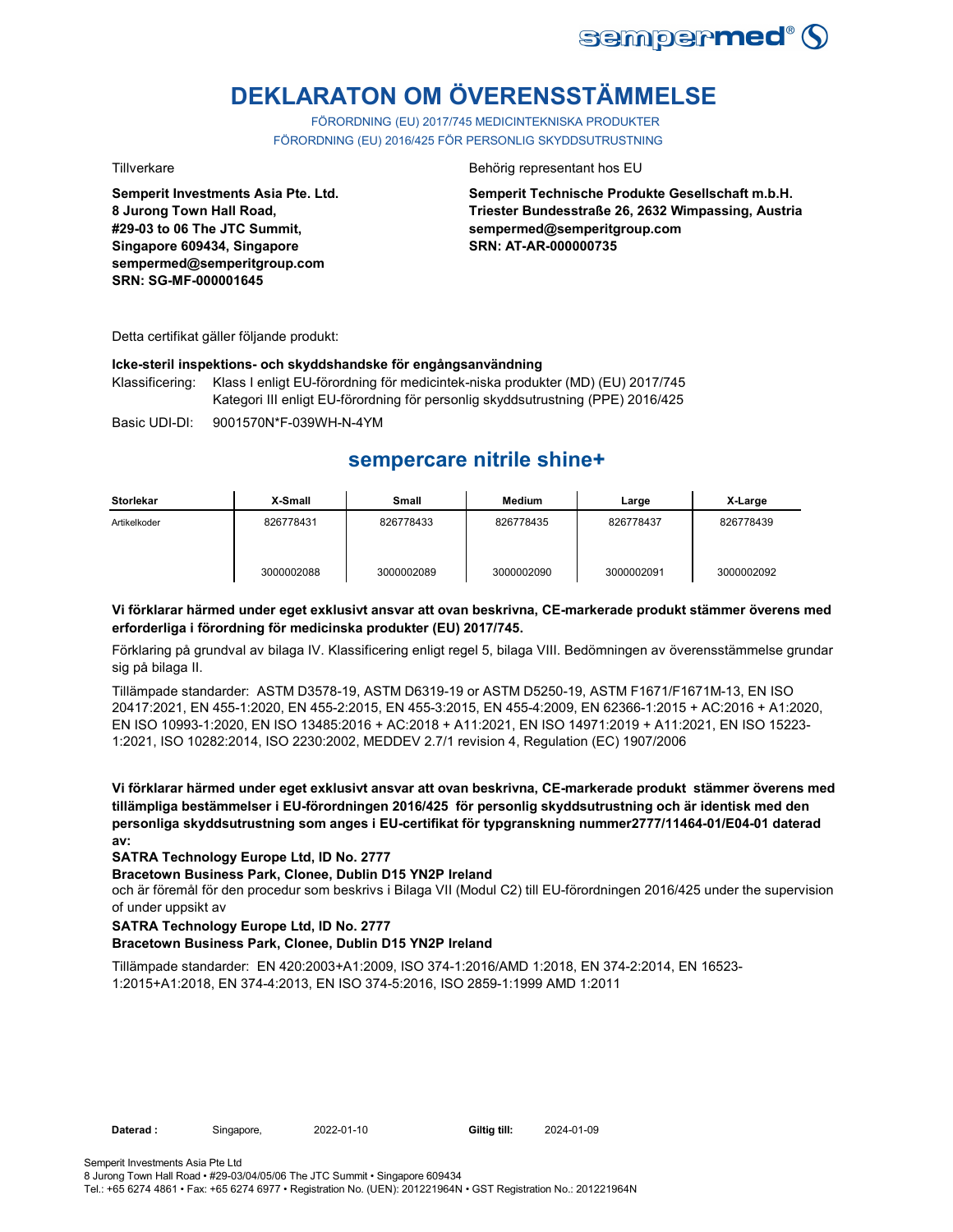

## **KONFORMITETSERKLÆRING**

FORORDNING (EU) 2017/745 OM MEDICINSK UDSTYR FORORDNING (EU) 2016/425 FOR PERSONLIGE VÆRNEMIDLER

Producent **EU-befuldmægtigede** 

**Semperit Technische Produkte Gesellschaft m.b.H. Triester Bundesstraße 26, 2632 Wimpassing, Austria sempermed@semperitgroup.com SRN: AT-AR-000000735**

Dette certifikat er gyldigt for følgende produkter:

**Semperit Investments Asia Pte. Ltd.**

**8 Jurong Town Hall Road, #29-03 to 06 The JTC Summit, Singapore 609434, Singapore sempermed@semperitgroup.com**

**SRN: SG-MF-000001645**

## **Ikke-steril undersøgelses- og beskyttelseshandske til engangsbrug**

Klassificering: Klasse I jævnfør (EU) 2017/745 -forordningen for medicinsk udstyr Kategori III jævnfør PVM-forordningen (EU) 2016/425

Basic UDI-DI: 9001570N\*F-039WH-N-4YM

## **sempercare nitrile shine+**

| Størrelser   | X-Small    | Small      | <b>Medium</b> | Large      | X-Large    |
|--------------|------------|------------|---------------|------------|------------|
| Artikelnumre | 826778431  | 826778433  | 826778435     | 826778437  | 826778439  |
|              | 3000002088 | 3000002089 | 3000002090    | 3000002091 | 3000002092 |

## **Vi bekræfter hermed under fuldt ansvar, at de ovenfor nævnte CE-mærkede produkter stemmer overens med de krav i forordningen for medicinsk udstyr (EU) 2017/745.**

Erklæring på grundlag af bilag IV. Klassificering i henhold til regel 5, bilag VIII. Overensstemmelsesvurderingen er baseret på bilag II.

Anvendte standarder: ASTM D3578-19, ASTM D6319-19 or ASTM D5250-19, ASTM F1671/F1671M-13, EN ISO 20417:2021, EN 455-1:2020, EN 455-2:2015, EN 455-3:2015, EN 455-4:2009, EN 62366-1:2015 + AC:2016 + A1:2020, EN ISO 10993-1:2020, EN ISO 13485:2016 + AC:2018 + A11:2021, EN ISO 14971:2019 + A11:2021, EN ISO 15223- 1:2021, ISO 10282:2014, ISO 2230:2002, MEDDEV 2.7/1 revision 4, Regulation (EC) 1907/2006

## **Vi bekræfter hermed under fuldt ansvar, at de ovenfor nævnte CE-mærkede produkter stemmer overens med med de afgørende bestemmelser i forordningen (EU) 2016/425 for personlige værnemidler, og er genstand for EUcertificering af typeafprøvning nr.2777/11464-01/E04-01 udstedt gennem:**

## **SATRA Technology Europe Ltd, ID No. 2777**

**Bracetown Business Park, Clonee, Dublin D15 YN2P Ireland**

Produkterne er genstand for procedurer jævnfør VII (modul C2) i forordningen med opsyn af

**SATRA Technology Europe Ltd, ID No. 2777**

### **Bracetown Business Park, Clonee, Dublin D15 YN2P Ireland**

Anvendte standarder: EN 420:2003+A1:2009, ISO 374-1:2016/AMD 1:2018, EN 374-2:2014, EN 16523-1:2015+A1:2018, EN 374-4:2013, EN ISO 374-5:2016, ISO 2859-1:1999 AMD 1:2011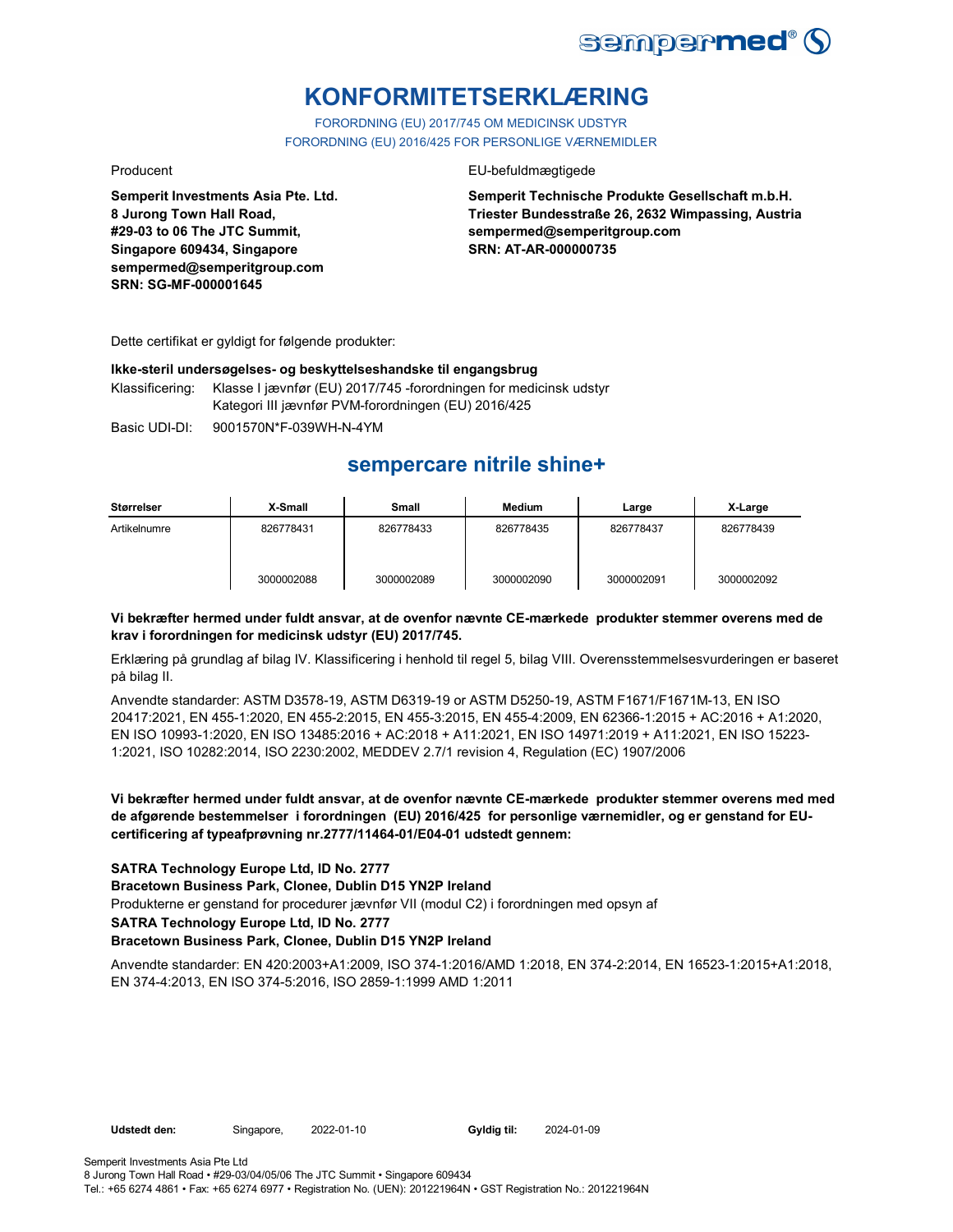

## **KONFORMITETSERKLÆRING**

FORORDNING FOR MEDISINSK UTSTYR (EU) 2017/745 FORORDNING (EU) 2016/425 OM PERSONLIG VERNEUTSTYR

**Semperit Investments Asia Pte. Ltd. 8 Jurong Town Hall Road, #29-03 to 06 The JTC Summit, Singapore 609434, Singapore sempermed@semperitgroup.com SRN: SG-MF-000001645**

### Produsent **Autorisert representant i EU**

**Semperit Technische Produkte Gesellschaft m.b.H. Triester Bundesstraße 26, 2632 Wimpassing, Austria sempermed@semperitgroup.com SRN: AT-AR-000000735**

Dette sertifikatet er gyldig for følgende produkter:

## **Ikke-steril undersøkelses- og beskyttelseshanske for engangsbruk**

Klassifisering: Klasse I i henhold til forordning for medisinsk utstyr (EU) 2017/745 Kategori III i henhold til PVU-forordningen (EU) nr. 2016/425

Basic UDI-DI: 9001570N\*F-039WH-N-4YM

## **sempercare nitrile shine+**

| Størrelser    | X-Small    | Small      | <b>Medium</b> | Large      | X-Large    |
|---------------|------------|------------|---------------|------------|------------|
| Artikkelnumre | 826778431  | 826778433  | 826778435     | 826778437  | 826778439  |
|               | 3000002088 | 3000002089 | 3000002090    | 3000002091 | 3000002092 |

## **Vi erklærer herved under eneansvar at det CE-merkede produktet oppfyller de kravene i Uredbet for medisinsk utstyr (EU) 2017/745.**

Erklæring basert på vedlegg IV. Klassifisering i henhold til regel nr. 5, vedlegg VIII. Samsvarsvurderingen er basert på vedlegg II.

Relevante standarder: ASTM D3578-19, ASTM D6319-19 or ASTM D5250-19, ASTM F1671/F1671M-13, EN ISO 20417:2021, EN 455-1:2020, EN 455-2:2015, EN 455-3:2015, EN 455-4:2009, EN 62366-1:2015 + AC:2016 + A1:2020, EN ISO 10993-1:2020, EN ISO 13485:2016 + AC:2018 + A11:2021, EN ISO 14971:2019 + A11:2021, EN ISO 15223- 1:2021, ISO 10282:2014, ISO 2230:2002, MEDDEV 2.7/1 revision 4, Regulation (EC) 1907/2006

**Vi erklærer herved under eneansvar at det CE-merkede produktet som er nevnt ovenfor oppfyller de relevante bestemmelsene i Forordning (EU) nr. 2016/425 om personlig verneutstyr og er gjenstand for EUtypeprøvesertifikat nr. 2777/11464-01/E04-01 utstedt av:**

**SATRA Technology Europe Ltd, ID No. 2777**

### **Bracetown Business Park, Clonee, Dublin D15 YN2P Ireland**

Produktet er gjenstand for prosedyren som er beskrevet i Vedlegg VII (Modul C2) i Forordning nr. 2016/425 under tilsyn av

## **SATRA Technology Europe Ltd, ID No. 2777**

## **Bracetown Business Park, Clonee, Dublin D15 YN2P Ireland**

Relevante standarder: EN 420:2003+A1:2009, ISO 374-1:2016/AMD 1:2018, EN 374-2:2014, EN 16523-1:2015+A1:2018, EN 374-4:2013, EN ISO 374-5:2016, ISO 2859-1:1999 AMD 1:2011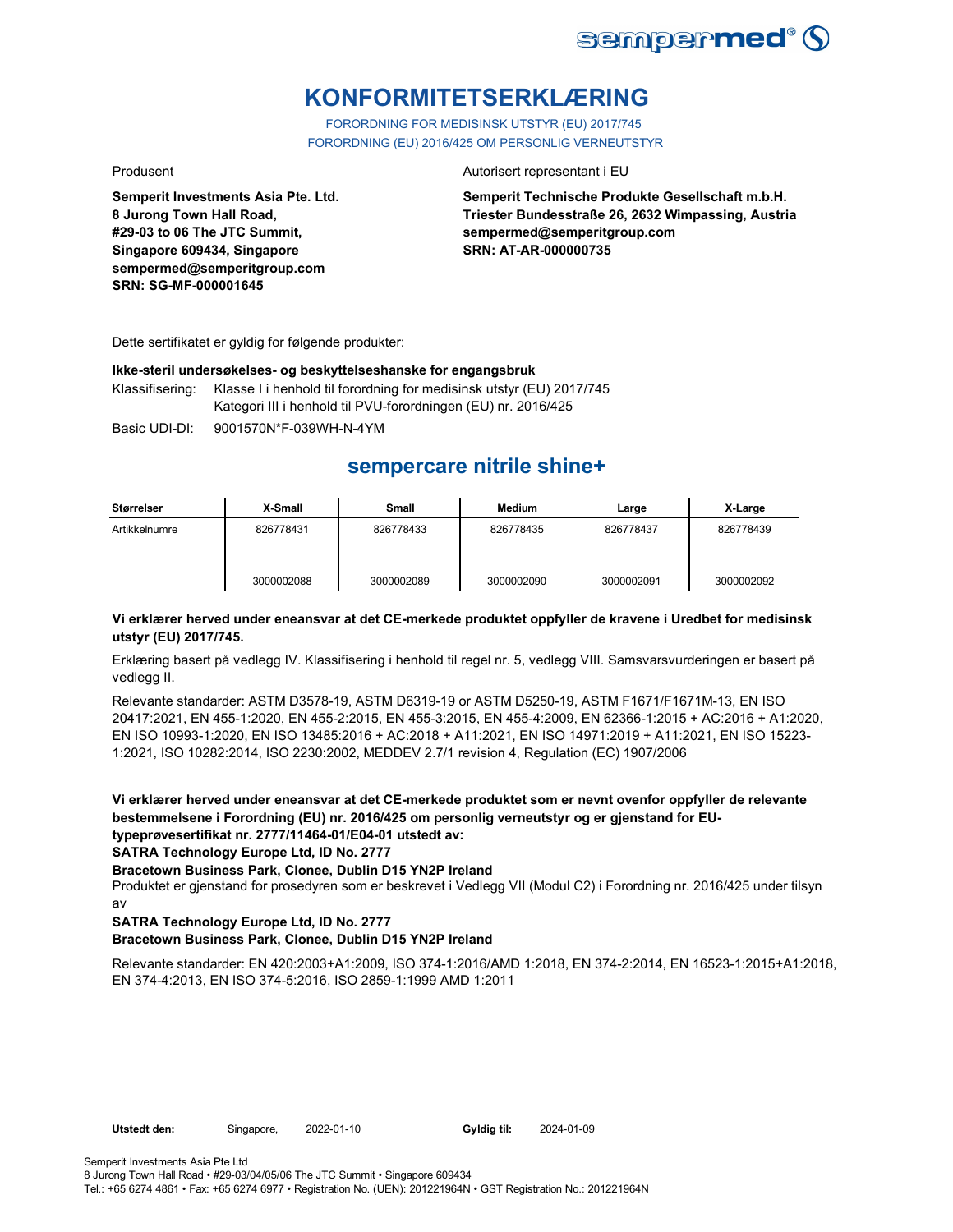

# **VAATIMUSTENMUKAISUUSVAKUUTUS**

LÄÄKINNÄLLISIÄ LAITTEITA KOSKEVA ASETUS (EU) 2017/745 HENKILÖNSUOJAIMISTA ANNETTU ASETUS (EU) 2016/425

**Semperit Investments Asia Pte. Ltd. 8 Jurong Town Hall Road, #29-03 to 06 The JTC Summit, Singapore 609434, Singapore sempermed@semperitgroup.com SRN: SG-MF-000001645**

## Valmistaja EU:n valtuutettu edustaja

**Semperit Technische Produkte Gesellschaft m.b.H. Triester Bundesstraße 26, 2632 Wimpassing, Austria sempermed@semperitgroup.com SRN: AT-AR-000000735**

Tämä sertifikaatti koskee seuraavia tuotteita:

## **Kertakäyttöinen ei-steriili tutkimus- ja suojakäsine**

Luokitus: Luokka I lääkinnällisiä laitteita koskevan asetuksen (EU) 2017/745 mukaisesti Luokka III henkilönsuojaimista annetun asetuksen (EU) 2016/425 mukaisesti

Basic UDI-DI: 9001570N\*F-039WH-N-4YM

## **sempercare nitrile shine+**

| Koot         | X-Small    | Small      | <b>Medium</b> | Large      | X-Large    |
|--------------|------------|------------|---------------|------------|------------|
| Tuotenumerot | 826778431  | 826778433  | 826778435     | 826778437  | 826778439  |
|              | 3000002088 | 3000002089 | 3000002090    | 3000002091 | 3000002092 |

## **Täten vahvistamme yksinomaisella vastuullamme, että CE-merkityt tuotteet vastaavat lääkinnällisiä laitteita koskevan asetuksen (EU) 2017/745 mukaisia vaatimuksia.**

Liitteeseen IV perustuva julistus. Luokitus liitteen VIII 5 säännön mukaisesti. Vaatimustenmukaisuuden arviointi perustuu liitteeseen II.

Sovelletut standardit: ASTM D3578-19, ASTM D6319-19 or ASTM D5250-19, ASTM F1671/F1671M-13, EN ISO 20417:2021, EN 455-1:2020, EN 455-2:2015, EN 455-3:2015, EN 455-4:2009, EN 62366-1:2015 + AC:2016 + A1:2020, EN ISO 10993-1:2020, EN ISO 13485:2016 + AC:2018 + A11:2021, EN ISO 14971:2019 + A11:2021, EN ISO 15223-1:2021, ISO 10282:2014, ISO 2230:2002, MEDDEV 2.7/1 revision 4, Regulation (EC) 1907/2006

**Täten vahvistamme yksinomaisella vastuullamme, että yllä mainitut CE-merkityt tuotteet vastaavat henkilönsuojaimista annetun asetuksen (EU) 2016/425 mukaisia perustavanlaatuisia vaatimuksia ja niihin sovelletaan EU:n tyyppitarkastustodistusta nro 2777/11464-01/E04-01 laadittu :**

**SATRA Technology Europe Ltd, ID No. 2777**

**Bracetown Business Park, Clonee, Dublin D15 YN2P Ireland**

Tuotteet ovat asetuksen liitteen VII (moduuli C2) mukaisen menettelyn kohteena, valvonnan suorittaa

**SATRA Technology Europe Ltd, ID No. 2777**

## **Bracetown Business Park, Clonee, Dublin D15 YN2P Ireland**

Sovelletut standardit: EN 420:2003+A1:2009, ISO 374-1:2016/AMD 1:2018, EN 374-2:2014, EN 16523-1:2015+A1:2018, EN 374-4:2013, EN ISO 374-5:2016, ISO 2859-1:1999 AMD 1:2011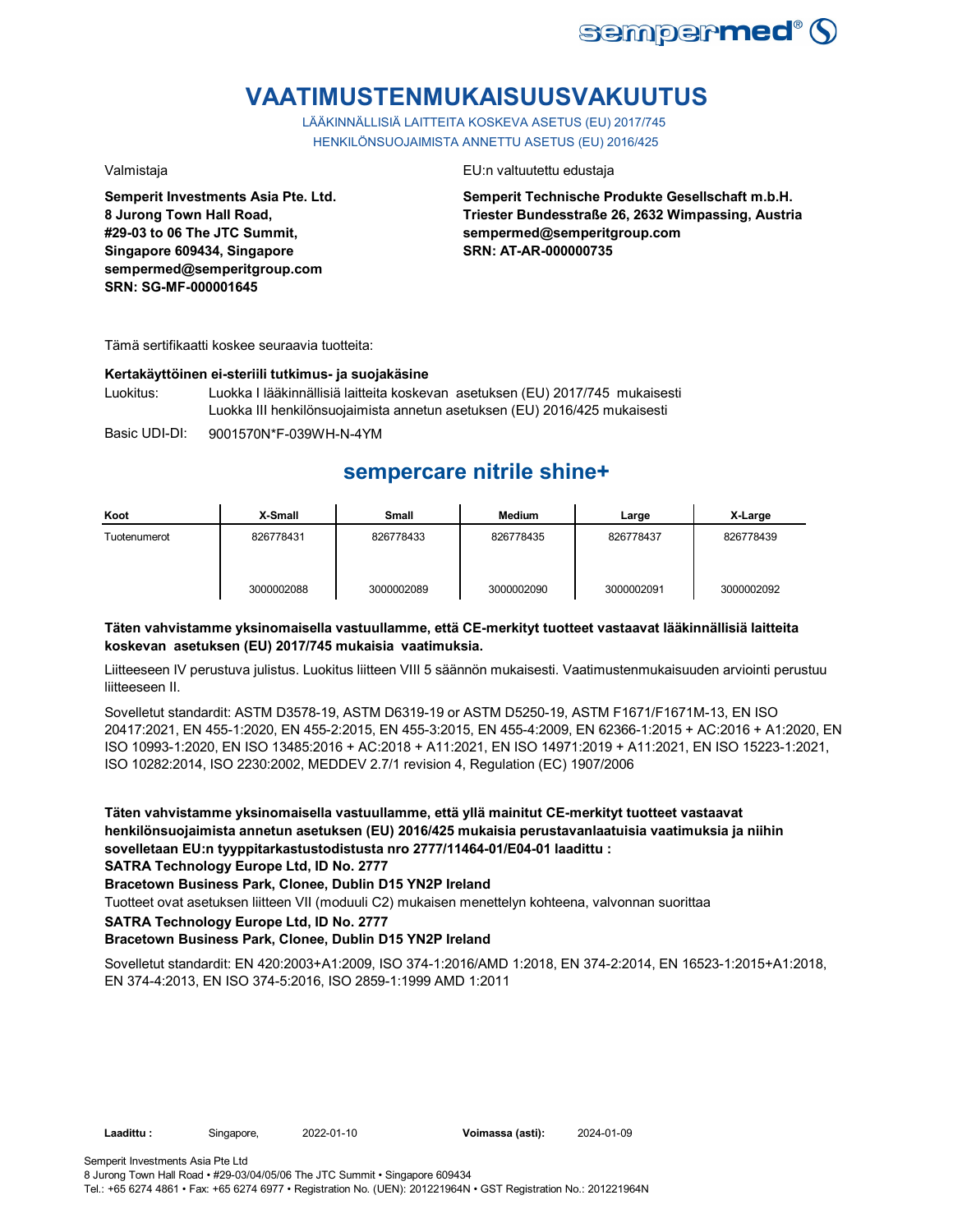

# **ATITIKTIES DEKLARACIJA**

REGLAMENTAS DĖL MEDICINOS PRIETAISŲ (ES) 2017/745 REGLAMENTAS (ES) 2016/425 DĖL ASMENINIŲ APSAUGOS PRIEMONIŲ

**Semperit Investments Asia Pte. Ltd. 8 Jurong Town Hall Road, #29-03 to 06 The JTC Summit, Singapore 609434, Singapore sempermed@semperitgroup.com SRN: SG-MF-000001645**

## Gamintojas ES įgaliotas asmuo

**Semperit Technische Produkte Gesellschaft m.b.H. Triester Bundesstraße 26, 2632 Wimpassing, Austria sempermed@semperitgroup.com SRN: AT-AR-000000735**

Šis sertifikatas galioja toliau nurodytiems produktams:

## **Nesterilios vienkartinio naudojimo apžiūros ir apsauginės pirštinės**

- Klasifikacija: I klasė pagal reglamentą dėl medicinos prietaisų (ES) 2017/745 III kategorija pagal reglamentą (ES) 2016/425 dėl asmeninių apsaugos priemonių
- Basic UDI-DI: 9001570N\*F-039WH-N-4YM

## **sempercare nitrile shine+**

| Dydžiai         | X-Small    | <b>Small</b> | <b>Medium</b> | Large      | X-Large    |
|-----------------|------------|--------------|---------------|------------|------------|
| Prekiu numeriai | 826778431  | 826778433    | 826778435     | 826778437  | 826778439  |
|                 | 3000002088 | 3000002089   | 3000002090    | 3000002091 | 3000002092 |

## **Prisiimdami visą atsakomybę šiuo dokumentu patvirtiname, kad CE paženklinti produktai atitinka reglamentą dėl medicinos prietaisų (ES) 2017/745 reikalavimus.**

Deklaracija, pagrįsta IV priedu. Klasifikavimas pagal VIII priedo 5 taisyklę. Atitikties įvertinimas pagal II priedą.

Taikomi standartai: ASTM D3578-19, ASTM D6319-19 or ASTM D5250-19, ASTM F1671/F1671M-13, EN ISO 20417:2021, EN 455-1:2020, EN 455-2:2015, EN 455-3:2015, EN 455-4:2009, EN 62366-1:2015 + AC:2016 + A1:2020, EN ISO 10993-1:2020, EN ISO 13485:2016 + AC:2018 + A11:2021, EN ISO 14971:2019 + A11:2021, EN ISO 15223-1:2021, ISO 10282:2014, ISO 2230:2002, MEDDEV 2.7/1 revision 4, Regulation (EC) 1907/2006

**Prisiimdami visą atsakomybę, šiuo dokumentu patvirtiname, kad anksčiau paminėti CE paženklinti produktai atitinka svarbiausius reglamentą dėl asmeninių apsaugos priemonių (ES) 2016/425 reikalavimus ir yra ES tipo tyrimo sertifikato Nr. objektas. 2777/11464-01/E04-01 išduota :**

## **SATRA Technology Europe Ltd, ID No. 2777**

## **Bracetown Business Park, Clonee, Dublin D15 YN2P Ireland**

Produktai yra metodo objektas pagal reglamentą VII priedą (modulis C2) prižiūrint

**SATRA Technology Europe Ltd, ID No. 2777**

## **Bracetown Business Park, Clonee, Dublin D15 YN2P Ireland**

Taikomi standartai: EN 420:2003+A1:2009, ISO 374-1:2016/AMD 1:2018, EN 374-2:2014, EN 16523-1:2015+A1:2018, EN 374- 4:2013, EN ISO 374-5:2016, ISO 2859-1:1999 AMD 1:2011

**Išduota :** Singapore, 2022-01-10 **Galioja iki:** 2024-01-09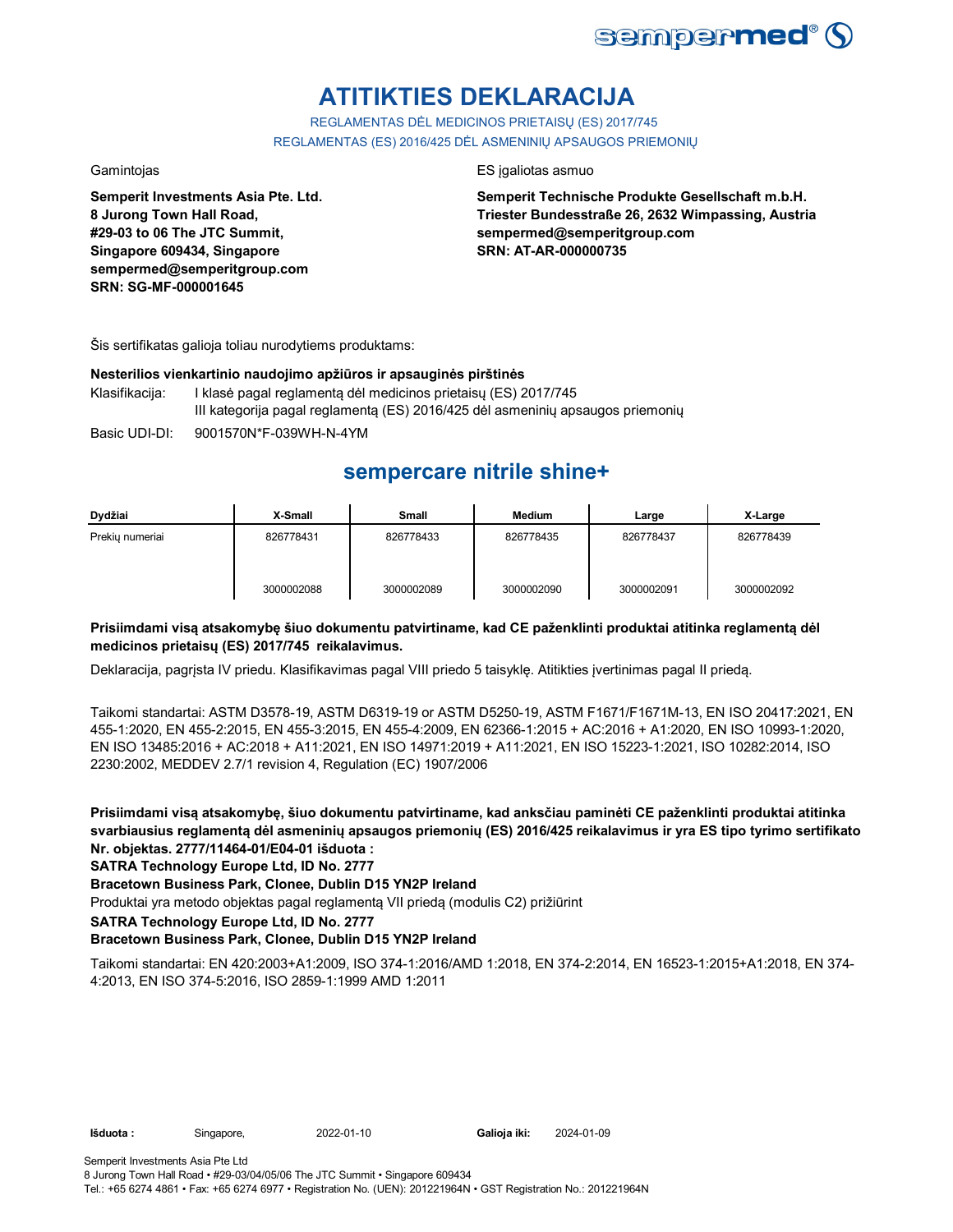

# **ATBILSTĪBAS DEKLARĀCIJA**

MEDICĪNAS IERĪČU REGULA (ES) 2017/745

REGULA (ES) 2016/425 PAR INDIVIDUĀLAJIEM AIZSARDZĪBAS LĪDZEKLIEM

## Likumīgais ražotājs **Pilnvarotais pārstāvis ES**

**Semperit Investments Asia Pte. Ltd. 8 Jurong Town Hall Road, #29-03 to 06 The JTC Summit, Singapore 609434, Singapore sempermed@semperitgroup.com SRN: SG-MF-000001645**

**Semperit Technische Produkte Gesellschaft m.b.H. Triester Bundesstraße 26, 2632 Wimpassing, Austria sempermed@semperitgroup.com SRN: AT-AR-000000735**

Šis sertifikāts ir derīgs šādam produktam:

## **Nesterili izmeklēšanas aizsargcimdi vienreizējai lietošanai**

Klasifikācija: I klase saskaņā ar medicīnas ierīču Regulu (ES) 2017/745 III kategorija saskaņā ar IAL Regulu (ES) 2016/425

Basic UDI-DI: 9001570N\*F-039WH-N-4YM

## **sempercare nitrile shine+**

| Izmēri          | X-Small    | Small      | Medium     | Large      | X-Large    |
|-----------------|------------|------------|------------|------------|------------|
| Artikula numurs | 826778431  | 826778433  | 826778435  | 826778437  | 826778439  |
|                 | 3000002088 | 3000002089 | 3000002090 | 3000002091 | 3000002092 |

## **Ar šo mēs apliecinām, ka iepriekš aprakstītais produkts ar CE marķējumu atbilst medicīnas ierīču (ES) 2017/745 regulas prasībām.**

Deklarācija, pamatojoties uz IV pielikumu. Klasifikācija saskaņā ar VIII pielikuma 5. noteikumu. Atbilstības novērtēšanas pamatā ir II pielikums.

Piemērotie standarti: ASTM D3578-19, ASTM D6319-19 or ASTM D5250-19, ASTM F1671/F1671M-13, EN ISO 20417:2021, EN 455-1:2020, EN 455-2:2015, EN 455-3:2015, EN 455-4:2009, EN 62366-1:2015 + AC:2016 + A1:2020, EN ISO 10993-1:2020, EN ISO 13485:2016 + AC:2018 + A11:2021, EN ISO 14971:2019 + A11:2021, EN ISO 15223- 1:2021, ISO 10282:2014, ISO 2230:2002, MEDDEV 2.7/1 revision 4, Regulation (EC) 1907/2006

**Ar šo mēs apliecinām, ka iepriekš aprakstītais produkts ar CE marķējumu atbilst Regulas (ES) 2016/425 par individuālajiem aizsardzības līdzekļiem piemērojamajiem noteikumiem un ir identisks individuālajiem aizsardzības līdzekļiem, uz kuriem attiecas ES tipa pārbaudes sertifikāts Nr. 2777/11464-01/E04-01 izdots :**

## **SATRA Technology Europe Ltd, ID No. 2777**

**Bracetown Business Park, Clonee, Dublin D15 YN2P Ireland**

un uz to attiecas Regulas (ES) 2016/425 VII pielikumā (C2 modulis) noteiktā procedūra

**SATRA Technology Europe Ltd, ID No. 2777**

## **Bracetown Business Park, Clonee, Dublin D15 YN2P Ireland**

Piemērotie standarti: EN 420:2003+A1:2009, ISO 374-1:2016/AMD 1:2018, EN 374-2:2014, EN 16523-1:2015+A1:2018, EN 374-4:2013, EN ISO 374-5:2016, ISO 2859-1:1999 AMD 1:2011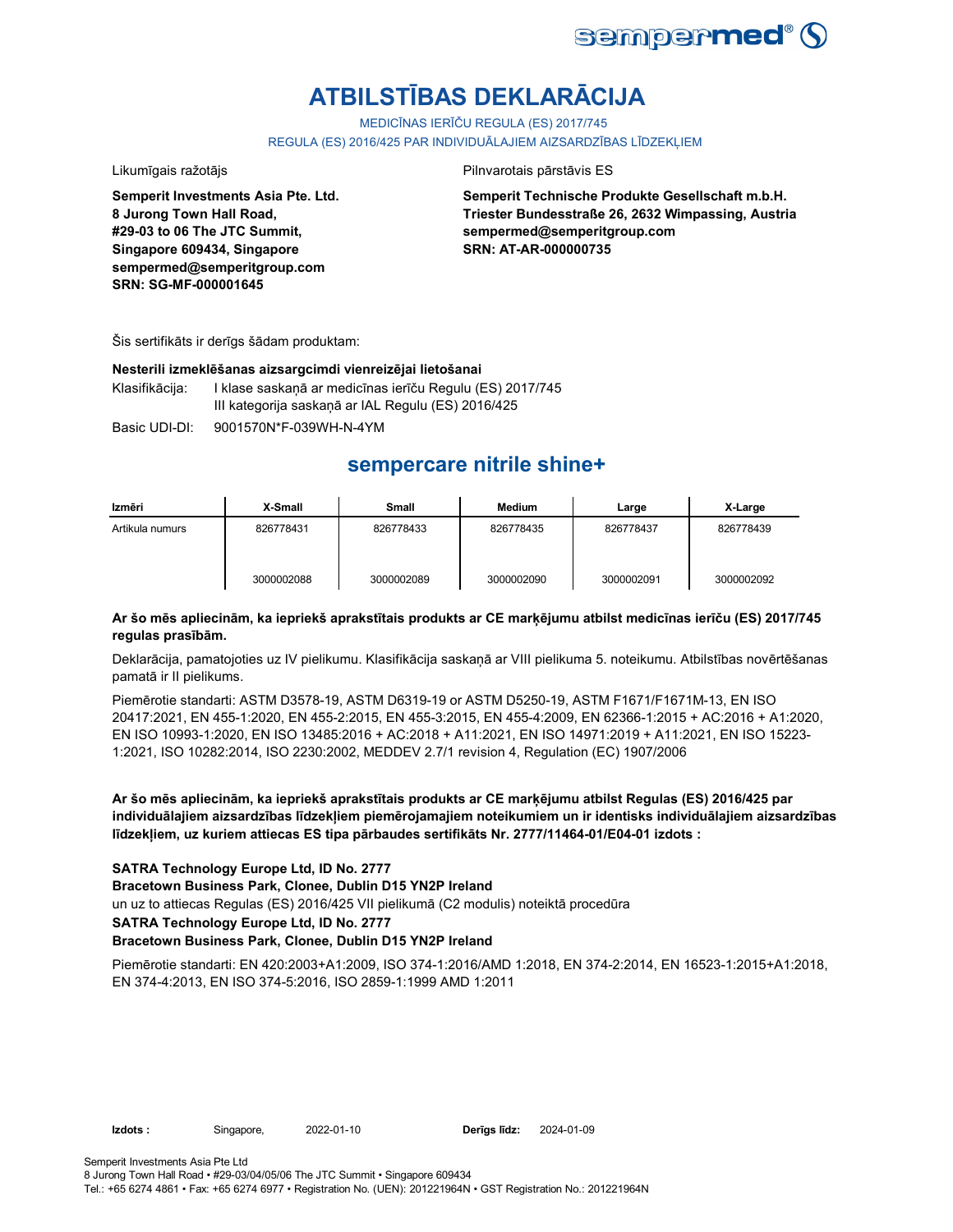

## **VASTAVUSDEKLARATSIOON**

MEDITSIINITOODETE MÄÄRUS (EL) 2017/745 ISIKUKAITSEVAHENDITE MÄÄRUS (EL) 2016/425

**Semperit Investments Asia Pte. Ltd. 8 Jurong Town Hall Road, #29-03 to 06 The JTC Summit, Singapore 609434, Singapore sempermed@semperitgroup.com SRN: SG-MF-000001645**

### Tootja Volitatud esindaja EL-is

**Semperit Technische Produkte Gesellschaft m.b.H. Triester Bundesstraße 26, 2632 Wimpassing, Austria sempermed@semperitgroup.com SRN: AT-AR-000000735**

See sertifikaat kehtib järgmistele toodetele:

## **Mittesteriilne läbivaatus- ja kaitsekinnas ühekordseks kasutuseks**

Klassifikatsioon: I klass kooskõlas meditsiinitoodete määrusega (EU) 2017/745 III kategooria kooskõlas isikukaitsevahendite määrusega (EL) 2016/425

Basic UDI-DI: 9001570N\*F-039WH-N-4YM

## **sempercare nitrile shine+**

| Suurused     | X-Small    | <b>Small</b> | <b>Medium</b> | Large      | X-Large    |
|--------------|------------|--------------|---------------|------------|------------|
| Tootenumbrid | 826778431  | 826778433    | 826778435     | 826778437  | 826778439  |
|              | 3000002088 | 3000002089   | 3000002090    | 3000002091 | 3000002092 |

## **Kinnitame oma ainuvastutusel, et CE-märgisega tooted on kooskõlas meditsiinitoodete määruse (EU) 2017/745 nõuetega.**

Deklaratsioon põhineb IV lisal. Klassifikatsioon kooskõlas VIII lisa 5. reegliga. Vastavushindamine põhineb II lisal.

Kohaldatud normid: ASTM D3578-19, ASTM D6319-19 or ASTM D5250-19, ASTM F1671/F1671M-13, EN ISO 20417:2021, EN 455-1:2020, EN 455-2:2015, EN 455-3:2015, EN 455-4:2009, EN 62366-1:2015 + AC:2016 + A1:2020, EN ISO 10993- 1:2020, EN ISO 13485:2016 + AC:2018 + A11:2021, EN ISO 14971:2019 + A11:2021, EN ISO 15223-1:2021, ISO 10282:2014, ISO 2230:2002, MEDDEV 2.7/1 revision 4, Regulation (EC) 1907/2006

**Kinnitame oma ainuvastutusel, et eespool nimetatud CE-märgistusega tooted on kooskõlas isikukaitsevahendite määruse (EL) 2016/425 põhisätetega ning on identsed isikukaitsevahenditega, mille kohta on välja antud EÜ tüübihindamistõend nr2777/11464-01/E04-01 välja :**

## **SATRA Technology Europe Ltd, ID No. 2777**

**Bracetown Business Park, Clonee, Dublin D15 YN2P Ireland**

Toodetele kohaldub määruse VII lisa (moodul C2) menetlus, mille üle teostab järelevalvet

### **SATRA Technology Europe Ltd, ID No. 2777**

## **Bracetown Business Park, Clonee, Dublin D15 YN2P Ireland**

Kohaldatud normid: EN 420:2003+A1:2009, ISO 374-1:2016/AMD 1:2018, EN 374-2:2014, EN 16523-1:2015+A1:2018, EN 374-4:2013, EN ISO 374-5:2016, ISO 2859-1:1999 AMD 1:2011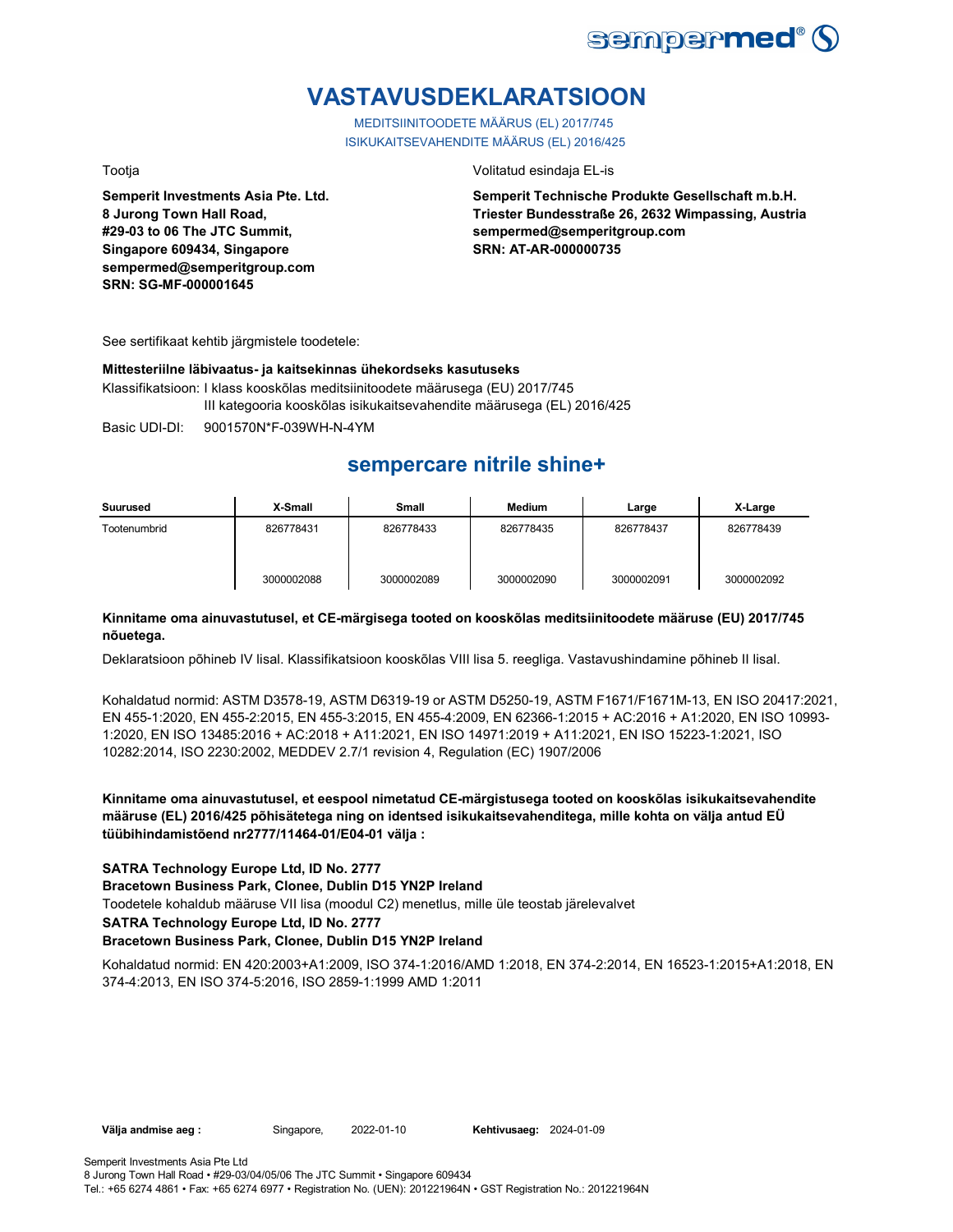

# **PROHLÁŠENÍ O SHODĚ**

NAŘÍZENÍ O ZDRAVOTNICKÝCH PROSTŘEDCÍCH (EU) 2017/745 NAŘÍZENÍ (EU) 2016/425 PRO OSOBNÍ OCHRANNÉ PROSTŘEDKY

**Semperit Investments Asia Pte. Ltd. 8 Jurong Town Hall Road, #29-03 to 06 The JTC Summit, Singapore 609434, Singapore sempermed@semperitgroup.com SRN: SG-MF-000001645**

Výrobce EU zplnomocněný zástupce

**Semperit Technische Produkte Gesellschaft m.b.H. Triester Bundesstraße 26, 2632 Wimpassing, Austria sempermed@semperitgroup.com SRN: AT-AR-000000735**

Tento certifikát je platný pro následující produkty:

## **Nesterilní vyšetřovací a ochranné rukavice pro jednorázové použití**

Klasifikace Třída I podle nařízení o zdravotnických prostředcích (EU) 2017/745 Kategorie III podle nařízení o OOP (EU) 2016/425

Basic UDI-DI: 9001570N\*F-039WH-N-4YM

## **sempercare nitrile shine+**

| Velikosti      | X-Small    | Small      | <b>Medium</b> | Large      | X-Large    |
|----------------|------------|------------|---------------|------------|------------|
| Číslo produktu | 826778431  | 826778433  | 826778435     | 826778437  | 826778439  |
|                | 3000002088 | 3000002089 | 3000002090    | 3000002091 | 3000002092 |

## **Tímto potvrzujeme s výlučnou odpovědností, že produkty označené CE souhlasí se požadavky nařízení o zdravotnických prostředcích (EU) 2017/745.**

Prohlášení na základě přílohy IV. Klasifikace podle pravidla 5 přílohy VIII. Posouzení shody je založeno na příloze II.

Použité normy: ASTM D3578-19, ASTM D6319-19 or ASTM D5250-19, ASTM F1671/F1671M-13, EN ISO 20417:2021, EN 455-1:2020, EN 455-2:2015, EN 455-3:2015, EN 455-4:2009, EN 62366-1:2015 + AC:2016 + A1:2020, EN ISO 10993- 1:2020, EN ISO 13485:2016 + AC:2018 + A11:2021, EN ISO 14971:2019 + A11:2021, EN ISO 15223-1:2021, ISO 10282:2014, ISO 2230:2002, MEDDEV 2.7/1 revision 4, Regulation (EC) 1907/2006

**Tímto potvrzujeme s výlučnou odpovědností, že výše uvedené produkty označené jako CE souhlasí s příslušnými ustanoveními nařízení (EU) 2016/425 pro Osobní ochranné prostředky a jsou předmětem přezkoušení EU č.2777/11464-01/E04-01 vystaveno :**

**SATRA Technology Europe Ltd, ID No. 2777**

**Bracetown Business Park, Clonee, Dublin D15 YN2P Ireland**

Produkty jsou předmětem procesu podle dodatku VII (moduly, C2) nařízení pod dohledem

**SATRA Technology Europe Ltd, ID No. 2777**

## **Bracetown Business Park, Clonee, Dublin D15 YN2P Ireland**

Použité normy: EN 420:2003+A1:2009, ISO 374-1:2016/AMD 1:2018, EN 374-2:2014, EN 16523-1:2015+A1:2018, EN 374- 4:2013, EN ISO 374-5:2016, ISO 2859-1:1999 AMD 1:2011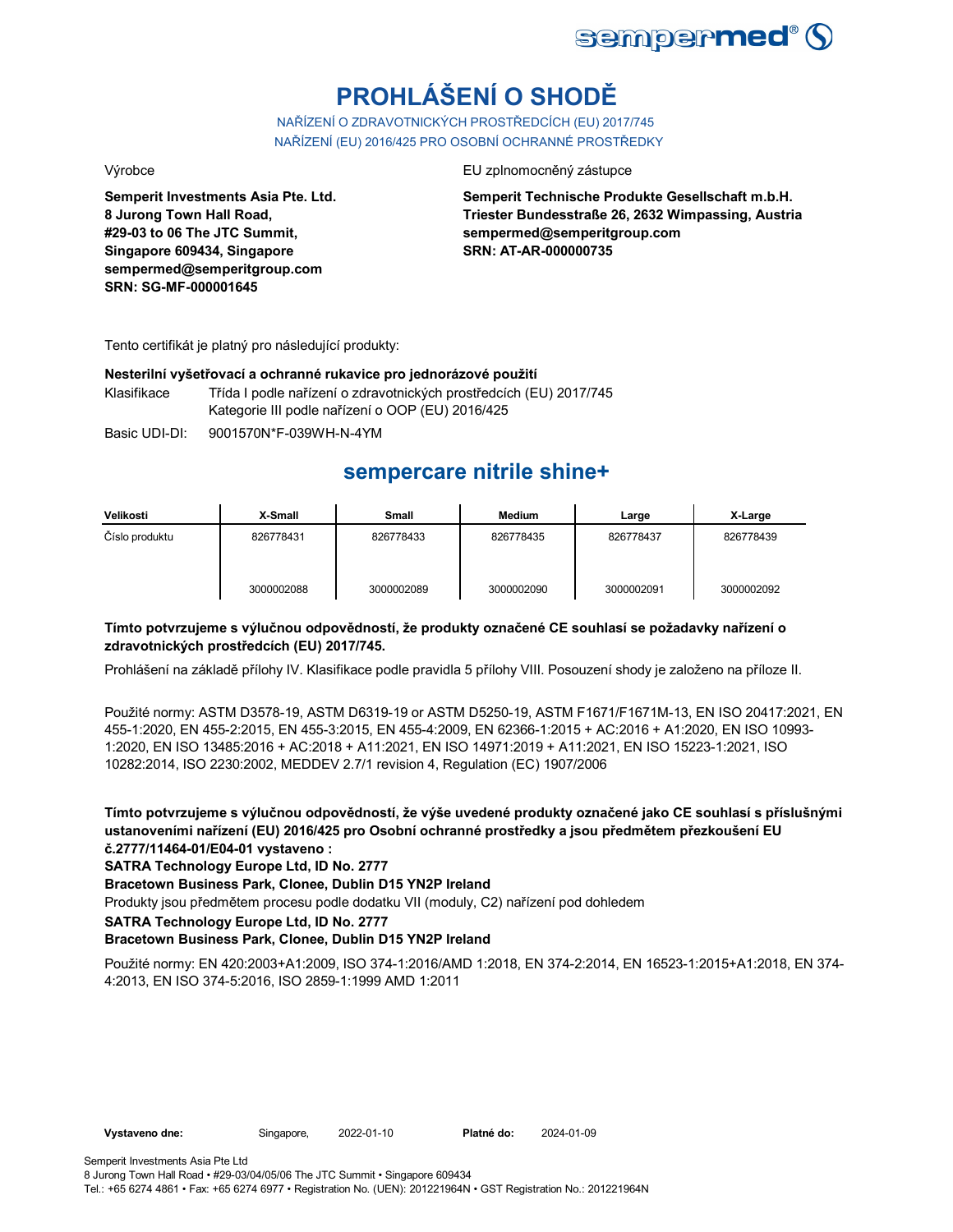

# **VYHLÁSENIE O ZHODE**

NARIADENIE (EU) 2017/745 O ZDRAVOTNÍCKYCH POMÔCKACH NARIADENIE (EÚ) 2016/425 O OSOBNÝCH OCHRANNÝCH PROSTRIEDKOCH

Výrobca Splnomocnenec pre EÚ

**Semperit Investments Asia Pte. Ltd. 8 Jurong Town Hall Road, #29-03 to 06 The JTC Summit, Singapore 609434, Singapore sempermed@semperitgroup.com SRN: SG-MF-000001645**

**Semperit Technische Produkte Gesellschaft m.b.H. Triester Bundesstraße 26, 2632 Wimpassing, Austria sempermed@semperitgroup.com SRN: AT-AR-000000735**

Tento certifikát je platný pre nasledujúce body:

## **Nesterilné vyšetrovacie a ochranné rukavice na jedno použitie**

Basic UDI-DI: 9001570N\*F-039WH-N-4YM Klasifikácia: Trieda I podľa Nariadenia (EU) 2017/745 o zdravotníckych pomôckach Kategória III podľa Nariadenia o osobných ochranných pomôckach (EU) 2016/425

## **sempercare nitrile shine+**

| Veľkosti      | X-Small    | Small      | <b>Medium</b> | Large      | X-Large    |
|---------------|------------|------------|---------------|------------|------------|
| Výrobné čísla | 826778431  | 826778433  | 826778435     | 826778437  | 826778439  |
|               | 3000002088 | 3000002089 | 3000002090    | 3000002091 | 3000002092 |

## **Týmto vo svojej výhradnej zodpovednosti potvrdzujeme, že výrobky označené symbolom CE sú v súlade so požiadavkami Nariadenia (EU) 2017/745 o zdravotníckych pomôckach.**

Vyhlásenie na základe prílohy IV. Klasifikácia podľa pravidla 5 prílohy VIII. Posudzovanie zhody je založené na prílohe II.

Súvisiace normy: ASTM D3578-19, ASTM D6319-19 or ASTM D5250-19, ASTM F1671/F1671M-13, EN ISO 20417:2021, EN 455-1:2020, EN 455-2:2015, EN 455-3:2015, EN 455-4:2009, EN 62366-1:2015 + AC:2016 + A1:2020, EN ISO 10993- 1:2020, EN ISO 13485:2016 + AC:2018 + A11:2021, EN ISO 14971:2019 + A11:2021, EN ISO 15223-1:2021, ISO 10282:2014, ISO 2230:2002, MEDDEV 2.7/1 revision 4, Regulation (EC) 1907/2006

**Týmto vo svojej výhradnej zodpovednosti potvrdzujeme, že výrobky označené symbolom CE sú v súlade so smerodajnými ustanoveniami Nariadenia (EÚ) 2016/425 o osobných ochranných prostriedkoch a sú predmetom EU - Osvedčenia o typovej skúške č. 2777/11464-01/E04-01 vyhotovené :**

## **SATRA Technology Europe Ltd, ID No. 2777**

**Bracetown Business Park, Clonee, Dublin D15 YN2P Ireland**

Výrobky sú predmetom konania podľa dodatku VII (moduly C2) Nariadenia pod dohľadom

### **SATRA Technology Europe Ltd, ID No. 2777**

## **Bracetown Business Park, Clonee, Dublin D15 YN2P Ireland**

Súvisiace normy: EN 420:2003+A1:2009, ISO 374-1:2016/AMD 1:2018, EN 374-2:2014, EN 16523-1:2015+A1:2018, EN 374-4:2013, EN ISO 374-5:2016, ISO 2859-1:1999 AMD 1:2011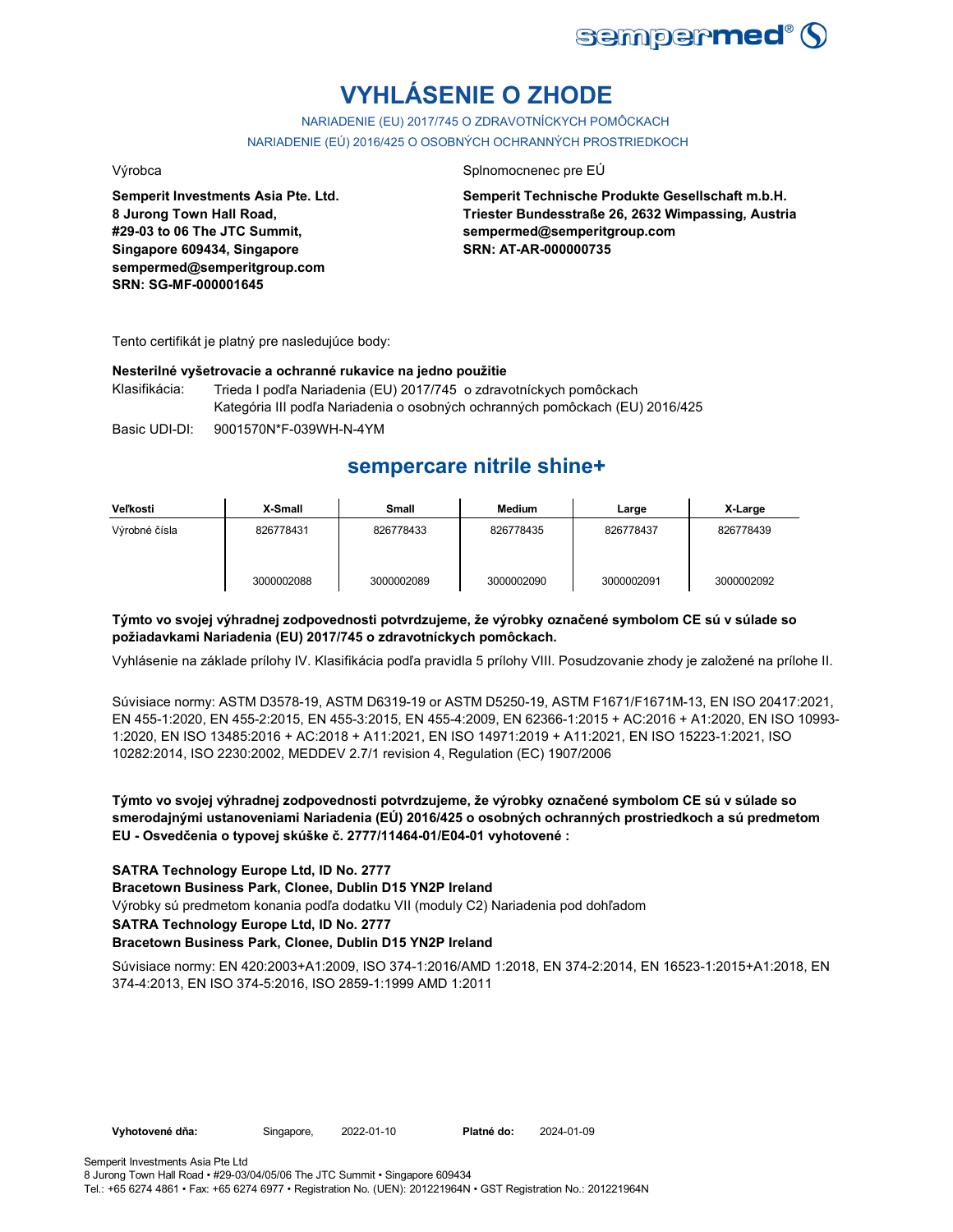

# **MEGFELELŐSÉGI NYILATKOZAT**

ORVOSTECHNIKAI ESZKÖZÖKRŐL SZÓLÓ (EU) 2017/745 RENDELET EGYÉNI VÉDŐESZKÖZÖKRŐL SZÓLÓ (EU) 2016/425 RENDELET

**Semperit Investments Asia Pte. Ltd. 8 Jurong Town Hall Road, #29-03 to 06 The JTC Summit, Singapore 609434, Singapore sempermed@semperitgroup.com SRN: SG-MF-000001645**

## Gyártó EU-meghatalmazott

**Semperit Technische Produkte Gesellschaft m.b.H. Triester Bundesstraße 26, 2632 Wimpassing, Austria sempermed@semperitgroup.com SRN: AT-AR-000000735**

Ez a tanúsítvány a következő termékekre érvényes:

### **Egyszer használatos, nem steril vizsgálati- és védőkesztyű**

Osztályozás: I. osztály az orvostechnikai eszközökről szóló (EU) 2017/745 rendelet szerint III. kategória az egyéni védőeszközökről szóló (EU) 2016/425 rendelet szerint

Basic UDI-DI: 9001570N\*F-039WH-N-4YM

## **sempercare nitrile shine+**

| Méretek    | X-Small    | Small      | Medium     | Large      | X-Large    |
|------------|------------|------------|------------|------------|------------|
| Cikkszámok | 826778431  | 826778433  | 826778435  | 826778437  | 826778439  |
|            | 3000002088 | 3000002089 | 3000002090 | 3000002091 | 3000002092 |

## **Ezennel kizárólagos felelősségünk mellett kijelentjük, hogy a CE jelzésű termékek eszközökről szóló (EU) 2017/745 rendelet alapvető előírásainak.**

Con la presente, dichiariamo sotto la nostra esclusiva responsabilità che il prodotto con marchio CE sopra descritto soddisfa i requisiti del regolamento sui dispositivi medici (UE) 2017/745 .

Alkalmazott szabványok: ASTM D3578-19, ASTM D6319-19 or ASTM D5250-19, ASTM F1671/F1671M-13, EN ISO 20417:2021, EN 455-1:2020, EN 455-2:2015, EN 455-3:2015, EN 455-4:2009, EN 62366-1:2015 + AC:2016 + A1:2020, EN ISO 10993-1:2020, EN ISO 13485:2016 + AC:2018 + A11:2021, EN ISO 14971:2019 + A11:2021, EN ISO 15223- 1:2021, ISO 10282:2014, ISO 2230:2002, MEDDEV 2.7/1 revision 4, Regulation (EC) 1907/2006

**Ezennel kizárólagos felelősségünk mellett kijelentjük, hogy a fent említett CE jelzésű termékek megfelelnek az egyéni védőeszközökre irányuló 2016/425/EU rendelet vonatkozó előírásainak és vonatkozik rájuk a megfelelő számú EU-típusvizsgálati tanúsítvány 2777/11464-01/E04-01 kelt : SATRA Technology Europe Ltd, ID No. 2777**

**Bracetown Business Park, Clonee, Dublin D15 YN2P Ireland**

**SATRA Technology Europe Ltd, ID No. 2777** A termékekre vonatkozik a rendelet VII. melléklete (C2 modul) szerinti eljárás a következő személy felügyelete mellett:

## **Bracetown Business Park, Clonee, Dublin D15 YN2P Ireland**

Alkalmazott szabványok: EN 420:2003+A1:2009, ISO 374-1:2016/AMD 1:2018, EN 374-2:2014, EN 16523- 1:2015+A1:2018, EN 374-4:2013, EN ISO 374-5:2016, ISO 2859-1:1999 AMD 1:2011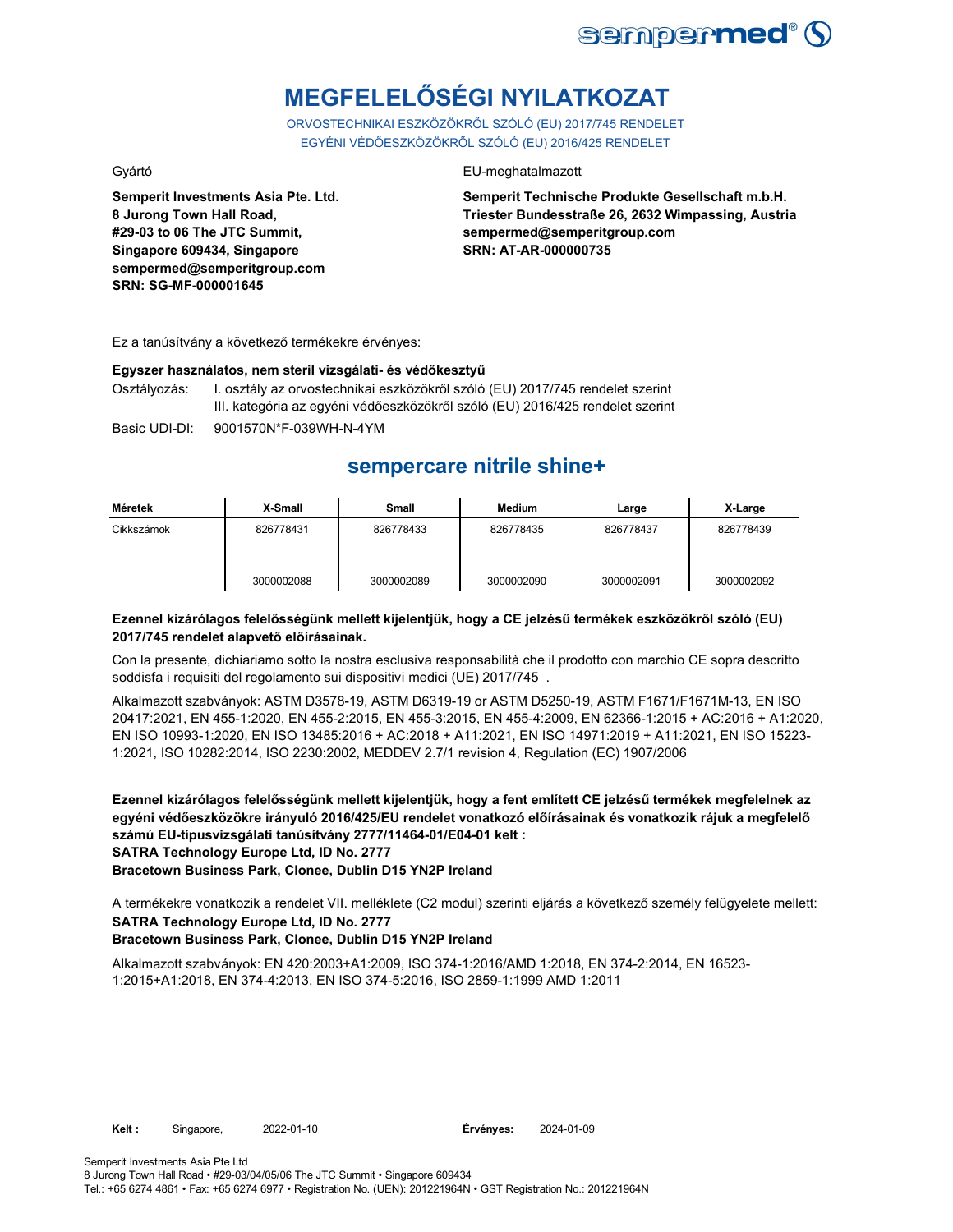

## **IZJAVA O SKLADNOSTI**

UREDBA O MEDICINSKIH PRIPOMOČKIH (EU) 2017/745/EGS UREDBA (EU) 2016/425 ZA OSEBNO VAROVALNO OPREMO

**Semperit Investments Asia Pte. Ltd. 8 Jurong Town Hall Road, #29-03 to 06 The JTC Summit, Singapore 609434, Singapore sempermed@semperitgroup.com SRN: SG-MF-000001645**

## Proizvajalec **Proizvajalec** Pooblaščen zastopnik EU

**Semperit Technische Produkte Gesellschaft m.b.H. Triester Bundesstraße 26, 2632 Wimpassing, Austria sempermed@semperitgroup.com SRN: AT-AR-000000735**

To potrdilo velja za naslednje izdelke:

## **Nesterilne zaščitne rokavice in rokavice za preglede za enkratno uporabo**

Klasifikacija: Razred I v skladu z Uredbo o medicinskih pripomočkih (EU) 2017/745/EGS Kategorija III v skladu z Uredbo OVO (EU) 2016/425

Basic UDI-DI: 9001570N\*F-039WH-N-4YM

## **sempercare nitrile shine+**

| Velikosti         | X-Small    | Small      | <b>Medium</b> | Large      | X-Large    |
|-------------------|------------|------------|---------------|------------|------------|
| Stevilke izdelkov | 826778431  | 826778433  | 826778435     | 826778437  | 826778439  |
|                   | 3000002088 | 3000002089 | 3000002090    | 3000002091 | 3000002092 |

## **S to izključno odgovornostjo izjavljamo, da so izdelki z oznako CE v skladu z zahtevami Uredbe za medicinske pripomočke (EU) 2017/745.**

Izjava na podlagi Priloge IV. Razvrstitev v skladu s Prilogo VIII k Pravilniku 5. Ocenjevanje skladnosti temelji na Prilogi II.

Uporabljeni standardi: ASTM D3578-19, ASTM D6319-19 or ASTM D5250-19, ASTM F1671/F1671M-13, EN ISO 20417:2021, EN 455-1:2020, EN 455-2:2015, EN 455-3:2015, EN 455-4:2009, EN 62366-1:2015 + AC:2016 + A1:2020, EN ISO 10993-1:2020, EN ISO 13485:2016 + AC:2018 + A11:2021, EN ISO 14971:2019 + A11:2021, EN ISO 15223- 1:2021, ISO 10282:2014, ISO 2230:2002, MEDDEV 2.7/1 revision 4, Regulation (EC) 1907/2006

**S to izključno odgovornostjo izjavljamo, da so zgoraj navedeni izdelki z oznako CE v skladu z bistvenimi zahtevami Uredbe (EU) 2016/425 za osebno varovalno opremo in so predmet certifikata ES o pregledu tipa št. 2777/11464-01/E04-01 izdano :**

## **SATRA Technology Europe Ltd, ID No. 2777**

**Bracetown Business Park, Clonee, Dublin D15 YN2P Ireland**

Izdelki so predmet postopka v skladu s Prilogo VII (modul C2) uredbe pod nadzorom

### **SATRA Technology Europe Ltd, ID No. 2777**

## **Bracetown Business Park, Clonee, Dublin D15 YN2P Ireland**

Uporabljeni standardi: EN 420:2003+A1:2009, ISO 374-1:2016/AMD 1:2018, EN 374-2:2014, EN 16523-1:2015+A1:2018, EN 374-4:2013, EN ISO 374-5:2016, ISO 2859-1:1999 AMD 1:2011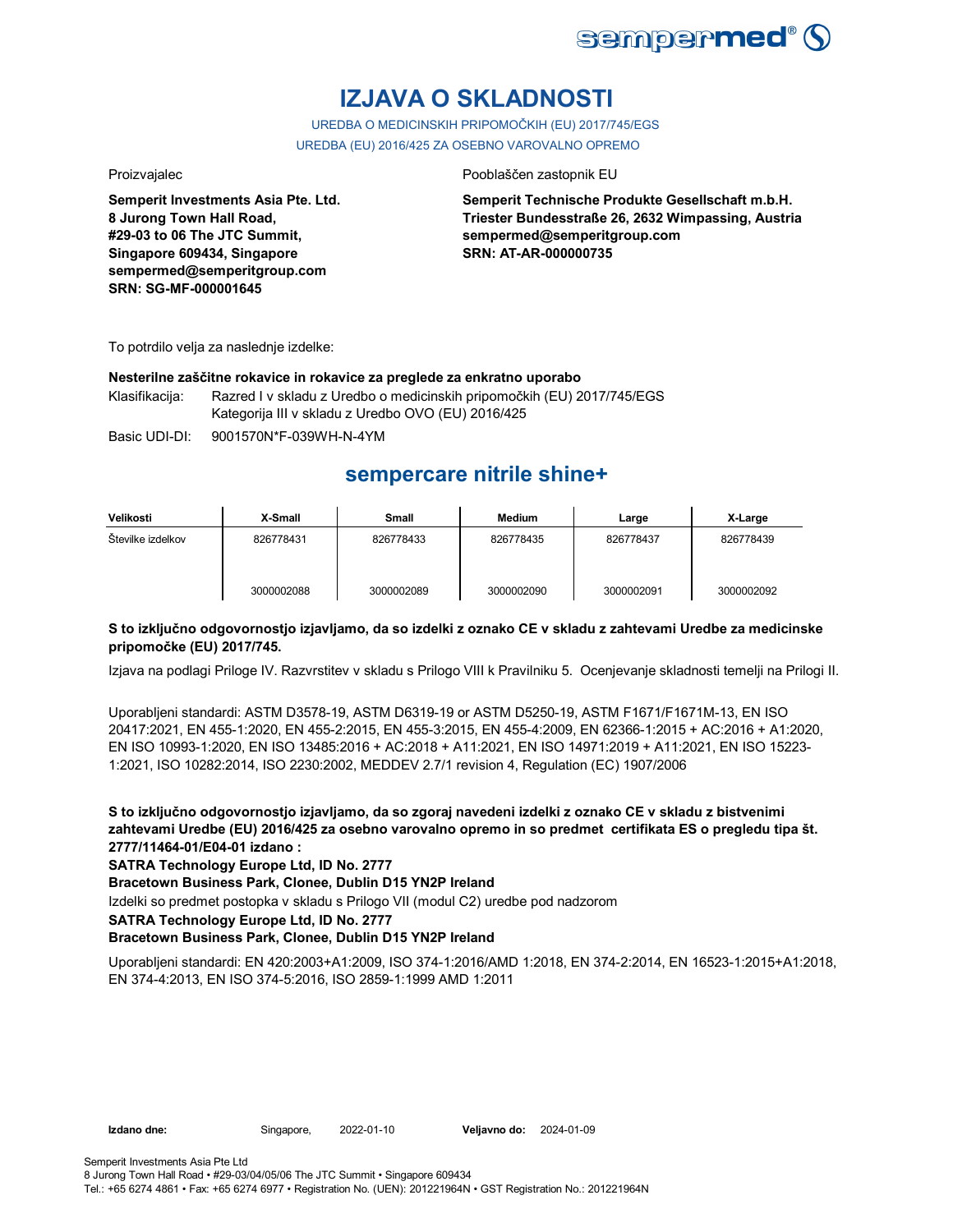

# **IZJAVA O SUKLADNOSTI**

UREDBA O MEDICINSKIM PROIZVODIMA (EU) 2017/745 UREDBA (EU) 2016/425 O OSOBNOJ ZAŠTITNOJ OPREMI

Proizvođač Ovlašteni predstavnik u EU

**Semperit Investments Asia Pte. Ltd. 8 Jurong Town Hall Road, #29-03 to 06 The JTC Summit, Singapore 609434, Singapore sempermed@semperitgroup.com SRN: SG-MF-000001645**

**Semperit Technische Produkte Gesellschaft m.b.H. Triester Bundesstraße 26, 2632 Wimpassing, Austria sempermed@semperitgroup.com SRN: AT-AR-000000735**

Ovaj certifikat vrijedi za sljedeće proizvode:

## **Nesterilne zaštitne rukavice za pregled za jednokratnu uporabu**

Klasifikacija: Klasa I. prema Direktivi o medicinskim proizvodima (EU) 2017/745 Kategorija III. prema Uredbi o osobnoj zaštitnoj opremi (EU) 2016/425

Basic UDI-DI: 9001570N\*F-039WH-N-4YM

## **sempercare nitrile shine+**

| Veličine    | X-Small    | Small      | <b>Medium</b> | Large      | X-Large    |
|-------------|------------|------------|---------------|------------|------------|
| Br. artikla | 826778431  | 826778433  | 826778435     | 826778437  | 826778439  |
|             | 3000002088 | 3000002089 | 3000002090    | 3000002091 | 3000002092 |

## **Ovim putem izjavljujemo pod punom odgovornošću da su proizvodi s CE oznakom sukladni s zahtjevima Uredbe o medicinskim proizvodima (EU) 2017/745.**

Izjava se temelji na Prilogu IV. Klasifikacija prema pravilu 5, Prilog VIII. Ocjenjivanje sukladnosti prema Prilogu II.

Primijenjene norme: ASTM D3578-19, ASTM D6319-19 or ASTM D5250-19, ASTM F1671/F1671M-13, EN ISO 20417:2021, EN 455-1:2020, EN 455-2:2015, EN 455-3:2015, EN 455-4:2009, EN 62366-1:2015 + AC:2016 + A1:2020, EN ISO 10993-1:2020, EN ISO 13485:2016 + AC:2018 + A11:2021, EN ISO 14971:2019 + A11:2021, EN ISO 15223-1:2021, ISO 10282:2014, ISO 2230:2002, MEDDEV 2.7/1 revision 4, Regulation (EC) 1907/2006

**Ovim putem izjavljujemo pod punom odgovornošću da su prethodno navedeni proizvodi s CE oznakom sukladni s mjerodavnim odredbama Uredbe (EU) 2016/425 o osobnoj zaštitnoj opremi i da su predmet EU certifikata o ispitivanju tipa br.2777/11464-01/E04-01 izdano :**

**SATRA Technology Europe Ltd, ID No. 2777**

## **Bracetown Business Park, Clonee, Dublin D15 YN2P Ireland**

Proizvodi podliježu postupku iz Dodatka VII. (modul C2) Uredbe pod nadzorom

**SATRA Technology Europe Ltd, ID No. 2777**

## **Bracetown Business Park, Clonee, Dublin D15 YN2P Ireland**

Primijenjene norme: EN 420:2003+A1:2009, ISO 374-1:2016/AMD 1:2018, EN 374-2:2014, EN 16523-1:2015+A1:2018, EN 374-4:2013, EN ISO 374-5:2016, ISO 2859-1:1999 AMD 1:2011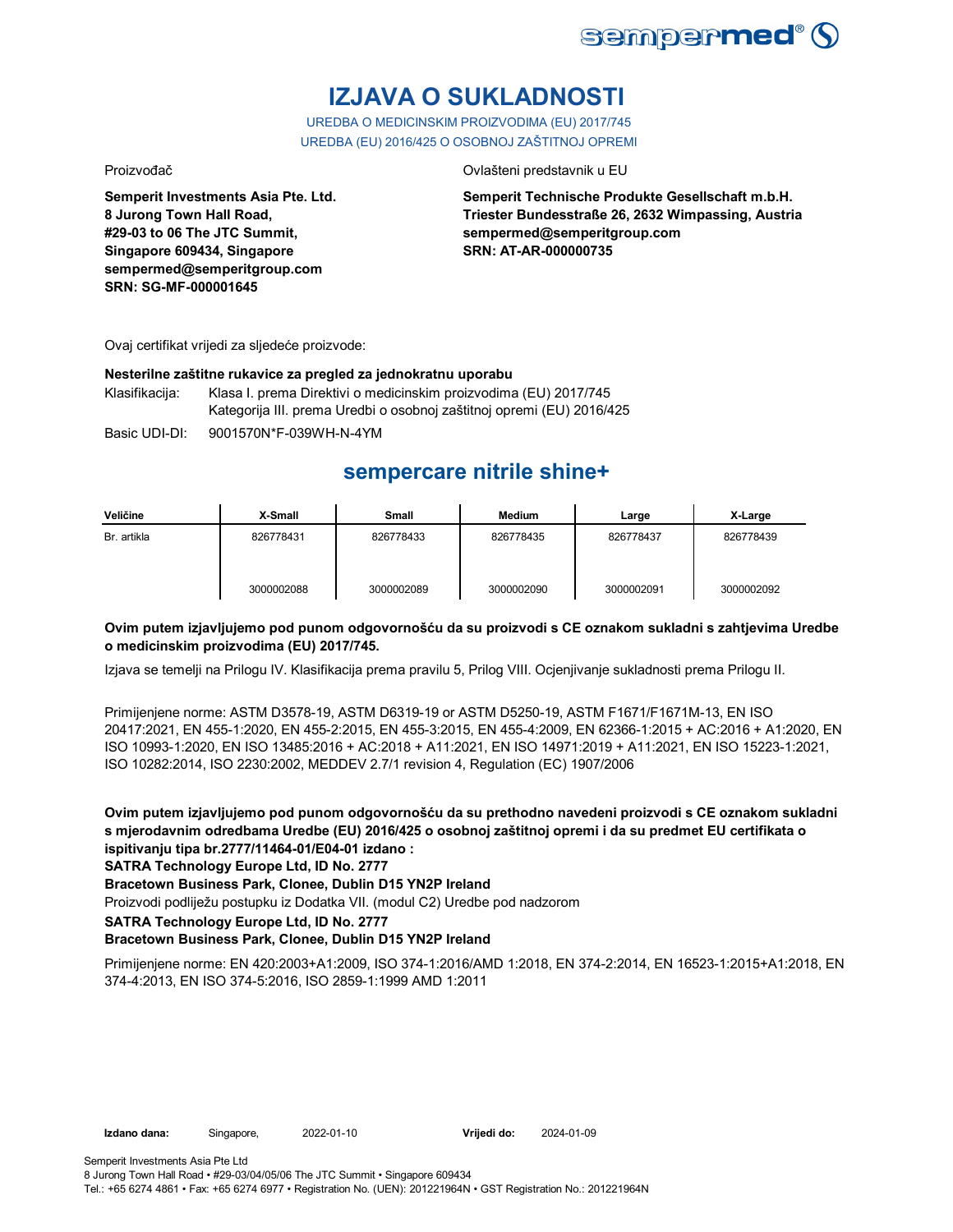

# **DEKLARACJA ZGODNOŚCI**

ROZPORZĄDZENIE W SPRAWIE WYROBÓW MEDYCZNYCH (UE) 2017/745 ROZPORZĄDZENIE W SPRAWIE ŚRODKÓW OCHRONY INDYWIDUALNEJ (UE) 2016/425

**Semperit Investments Asia Pte. Ltd. 8 Jurong Town Hall Road, #29-03 to 06 The JTC Summit, Singapore 609434, Singapore sempermed@semperitgroup.com SRN: SG-MF-000001645**

### Producent **Autoryzowany przedstawiciel w UE**

**Semperit Technische Produkte Gesellschaft m.b.H. Triester Bundesstraße 26, 2632 Wimpassing, Austria sempermed@semperitgroup.com SRN: AT-AR-000000735**

Niniejszy certyfikat obowiązuje w odniesieniu do następującego produktu:

### **Niesterylne rękawice medyczne i ochronne jednorazowego użytku**

Klasyfikacja: Klasa I zgodnie z rozporządzeniem (UE) 2017/745 w sprawie wyrobów medycznych Kategoria III zgodnie z rozporządzeniem (UE) 2016/425 w sprawie środków ochrony indywidualnej

Basic UDI-DI: 9001570N\*F-039WH-N-4YM

## **sempercare nitrile shine+**

| Rozmiary         | X-Small    | <b>Small</b> | <b>Medium</b> | Large      | X-Large    |
|------------------|------------|--------------|---------------|------------|------------|
| Numery artykułów | 826778431  | 826778433    | 826778435     | 826778437  | 826778439  |
|                  | 3000002088 | 3000002089   | 3000002090    | 3000002091 | 3000002092 |

## **Niniejszym oświadczamy, na naszą wyłączną odpowiedzialność, że opisany powyżej produkt z oznakowaniem CE jest zgodny z wymogami rozporządzenia w sprawie wyrobów medycznych (UE) 2017/745.**

Deklaracja na podstawie załącznika IV. Klasyfikacja jest zgodna z zasadą 5, załącznik VIII. Ocenę zgodności przeprowadza się na podstawie załącznika II.

Zastosowane normy: ASTM D3578-19, ASTM D6319-19 or ASTM D5250-19, ASTM F1671/F1671M-13, EN ISO 20417:2021, EN 455-1:2020, EN 455-2:2015, EN 455-3:2015, EN 455-4:2009, EN 62366-1:2015 + AC:2016 + A1:2020, EN ISO 10993-1:2020, EN ISO 13485:2016 + AC:2018 + A11:2021, EN ISO 14971:2019 + A11:2021, EN ISO 15223- 1:2021, ISO 10282:2014, ISO 2230:2002, MEDDEV 2.7/1 revision 4, Regulation (EC) 1907/2006

**Na własną odpowiedzialność oświadczamy niniejszym, że opisany powyżej produkt z oznakowaniem CE jest zgodny z obowiązującymi przepisami rozporządzenia (UE) 2016/425 w sprawie środków ochrony indywidualnej i jest identyczny ze środkami ochrony indywidualnej, których dotyczy certyfikat badania typu UE nr 2777/11464- 01/E04-01 data przez:**

### **SATRA Technology Europe Ltd, ID No. 2777**

**Bracetown Business Park, Clonee, Dublin D15 YN2P Ireland**

Produkty podlegają procedurze określonej w załączniku VII (moduł C2) rozporządzenia pod nadzorem

**SATRA Technology Europe Ltd, ID No. 2777**

### **Bracetown Business Park, Clonee, Dublin D15 YN2P Ireland**

Zastosowane normy: EN 420:2003+A1:2009, ISO 374-1:2016/AMD 1:2018, EN 374-2:2014, EN 16523-1:2015+A1:2018, EN 374-4:2013, EN ISO 374-5:2016, ISO 2859-1:1999 AMD 1:2011

**Data wydania:** Singapore, 2022-01-10 **Data ważności:** 2024-01-09

8 Jurong Town Hall Road • #29-03/04/05/06 The JTC Summit • Singapore 609434 Tel.: +65 6274 4861 • Fax: +65 6274 6977 • Registration No. (UEN): 201221964N • GST Registration No.: 201221964N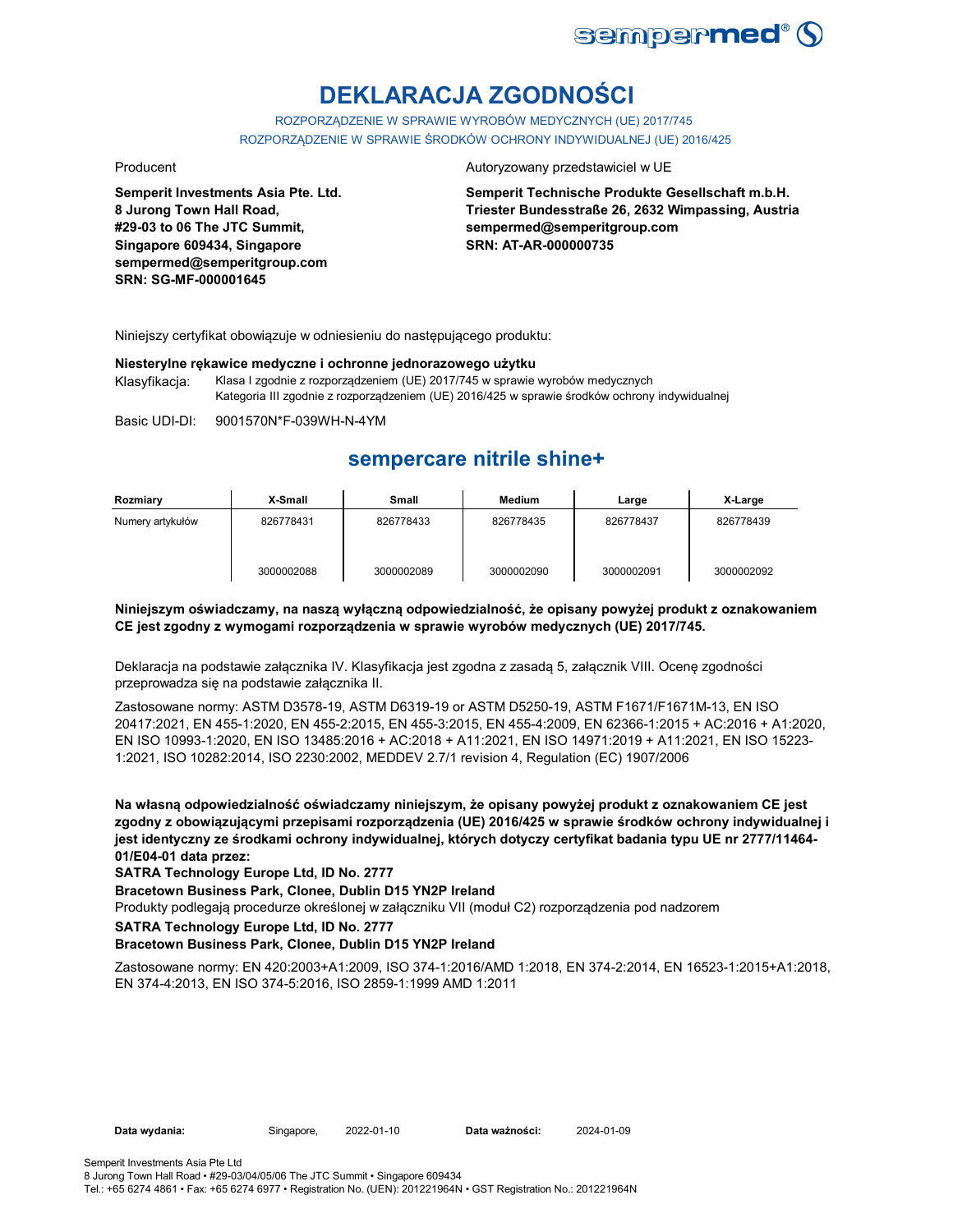

# **DECLARAȚIE DE CONFORMITATE**

REGULAMENTULUI PRIVIND PRODUSELE MEDICALE (EU) 2017/745 REGULAMENTULUI (EU) 2016/425 PENTRU ECHIPAMENTUL PERSONAL DE PROTECȚIE

**Semperit Investments Asia Pte. Ltd. 8 Jurong Town Hall Road, #29-03 to 06 The JTC Summit, Singapore 609434, Singapore sempermed@semperitgroup.com SRN: SG-MF-000001645**

## Producător **Producător** Persoană împuternicită EU

**Semperit Technische Produkte Gesellschaft m.b.H. Triester Bundesstraße 26, 2632 Wimpassing, Austria sempermed@semperitgroup.com SRN: AT-AR-000000735**

Acest certificat este valabil pentru următoarele produse:

## **Mânușă de consult și de protecție nesterilă de unică folosință**

clasificare: Clasa I conform règlementi privind produsele medicale (EU) 2017/745 Categoria III conform ordonanței EPP (EU) 2016/425

Basic UDI-DI: 9001570N\*F-039WH-N-4YM

## **sempercare nitrile shine+**

| mărimi               | X-Small    | <b>Small</b> | Medium     | Large      | X-Large    |
|----------------------|------------|--------------|------------|------------|------------|
| Numerele de articole | 826778431  | 826778433    | 826778435  | 826778437  | 826778439  |
|                      | 3000002088 | 3000002089   | 3000002090 | 3000002091 | 3000002092 |

## **Prin prezenta confirmăm preluând toată responsabilitatea că produsele marcate CE corespund cerințelor din Regulamentului privind produsele medicale (EU) 2017/745 .**

Declarație bazată pe anexa IV. Clasificare în conformitate cu regula 5, anexa VIII. Evaluarea conformității se bazează pe anexa II.

Normele aplicate: ASTM D3578-19, ASTM D6319-19 or ASTM D5250-19, ASTM F1671/F1671M-13, EN ISO 20417:2021, EN 455-1:2020, EN 455-2:2015, EN 455-3:2015, EN 455-4:2009, EN 62366-1:2015 + AC:2016 + A1:2020, EN ISO 10993-1:2020, EN ISO 13485:2016 + AC:2018 + A11:2021, EN ISO 14971:2019 + A11:2021, EN ISO 15223-1:2021, ISO 10282:2014, ISO 2230:2002, MEDDEV 2.7/1 revision 4, Regulation (EC) 1907/2006

**Prin prezenta confirmăm preluând toată responsabilitatea că produsele marcate CE indicate mai sus corespund cerințelor de bază (EU) 2016/425 pentru echipamente personale de protecție și acestea sunt obiectul certificării de tip CE nr. 2777/11464-01/E04-01 eliberat prin:**

## **SATRA Technology Europe Ltd, ID No. 2777**

## **Bracetown Business Park, Clonee, Dublin D15 YN2P Ireland**

Produsele sunt obiectul procedurii conform anexei VII (modulul C2) sub supravegherea

**SATRA Technology Europe Ltd, ID No. 2777**

## **Bracetown Business Park, Clonee, Dublin D15 YN2P Ireland**

Normele aplicate: EN 420:2003+A1:2009, ISO 374-1:2016/AMD 1:2018, EN 374-2:2014, EN 16523-1:2015+A1:2018, EN 374- 4:2013, EN ISO 374-5:2016, ISO 2859-1:1999 AMD 1:2011

**Eliberat la data de:** Singapore, 2022-01-10 **Valabil până în:** 2024-01-09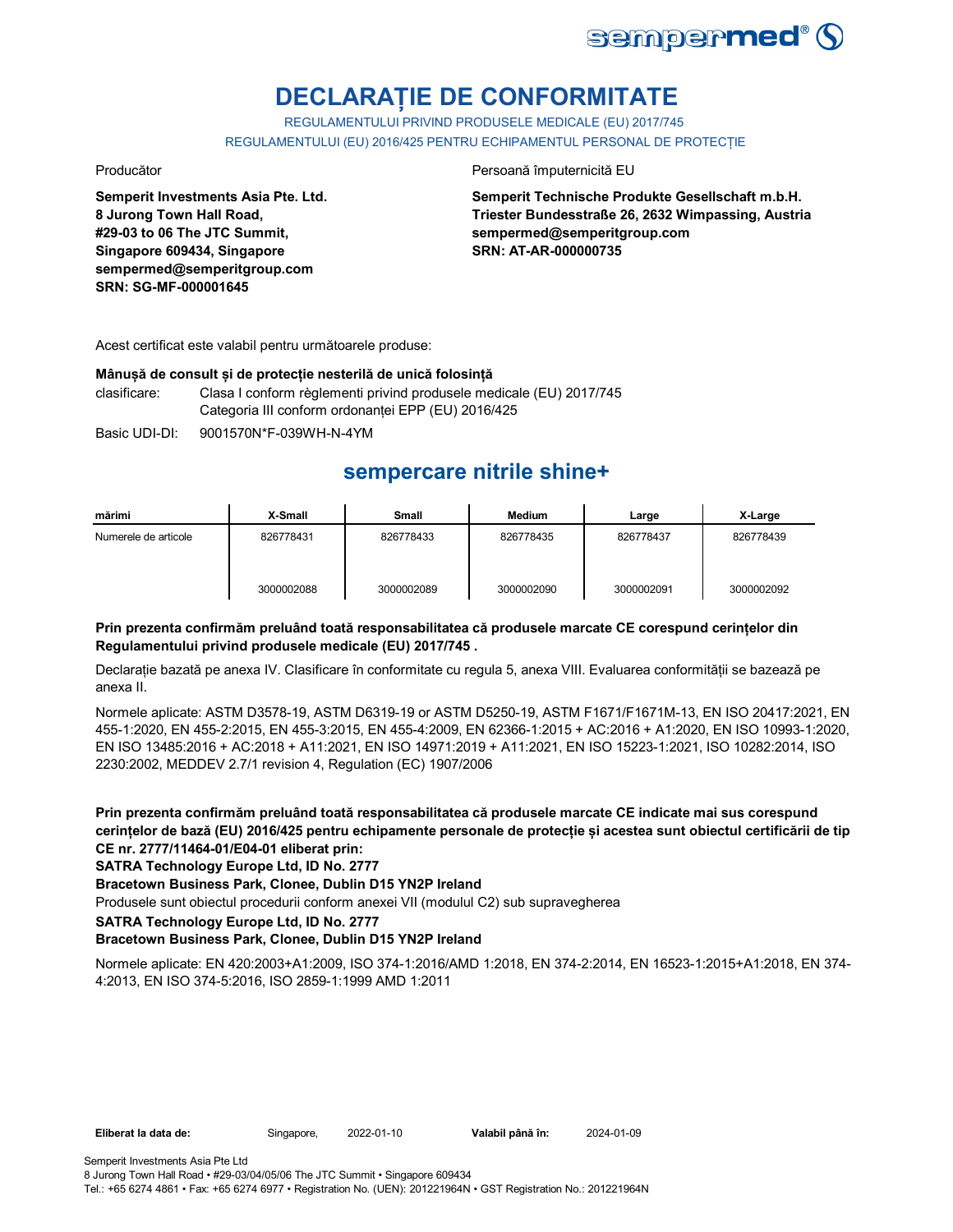

## **ΔΗΛΩΣΗ ΣΥΜΜΟΡΦΩΣΗΣ**

ΚΑΝΟΝΙΣΜΟΣ (EE) 2017/745 ΠΕΡΙ ΙΑΤΡΟΤΕΧΝΟΛΟΓΙΚΩΝ ΠΡΟΪΟΝΤΩΝ ΚΑΝΟΝΙΣΜΟΣ (ΕΕ) 2016/425 ΠΕΡΙ ΜΕΣΩΝ ΑΤΟΜΙΚΗΣ ΠΡΟΣΤΑΣΙΑΣ

**Semperit Investments Asia Pte. Ltd. 8 Jurong Town Hall Road, #29-03 to 06 The JTC Summit, Singapore 609434, Singapore sempermed@semperitgroup.com SRN: SG-MF-000001645**

### Κατασκευαστής Εξουσιοδοτημένος αντιπρόσωπος στην ΕΕ

**Semperit Technische Produkte Gesellschaft m.b.H. Triester Bundesstraße 26, 2632 Wimpassing, Austria sempermed@semperitgroup.com SRN: AT-AR-000000735**

Το παρόν πιστοποιητικό ισχύει για τα ακόλουθα προϊόντα:

## **Μη αποστειρωμένο γάντι εξέτασης και προστατευτικό γάντι μιας χρήσης**

Ταξινόμηση: Κατηγορία I σύμφωνα με την Κανονισμό (EU) 2017/745 περί ιατροτεχνολογικών προϊόντων Κατηγορία II σύμφωνα με τον Κανονισμό (ΕΕ) 2016/425 περί ΜΑΠ

Basic UDI-DI: 9001570N\*F-039WH-N-4YM

## **sempercare nitrile shine+**

| Μενέθη            | X-Small    | <b>Small</b> | <b>Medium</b> | Large      | X-Large    |
|-------------------|------------|--------------|---------------|------------|------------|
| Αριθμοί προϊόντος | 826778431  | 826778433    | 826778435     | 826778437  | 826778439  |
|                   | 3000002088 | 3000002089   | 3000002090    | 3000002091 | 3000002092 |

## **Δια του παρόντος βεβαιώνουμε υπεύθυνα ότι τα προϊόντα με σήμανση CE ικανοποιούν τις απαιτήσεις της Κανονισμός (EU) 2017/745 περί ιατροτεχνολογικών προϊόντων.**

Δήλωση με βάση το παράρτημα IV. Ταξινόμηση σύμφωνα με τον κανόνα 5, παράρτημα VIII. Η αξιολόγηση της συμμόρφωσης βασίζεται στο παράρτημα II.

Εφαρμοζόμενα πρότυπα: ASTM D3578-19, ASTM D6319-19 or ASTM D5250-19, ASTM F1671/F1671M-13, EN ISO 20417:2021, EN 455-1:2020, EN 455-2:2015, EN 455-3:2015, EN 455-4:2009, EN 62366-1:2015 + AC:2016 + A1:2020, EN ISO 10993-1:2020, EN ISO 13485:2016 + AC:2018 + A11:2021, EN ISO 14971:2019 + A11:2021, EN ISO 15223- 1:2021, ISO 10282:2014, ISO 2230:2002, MEDDEV 2.7/1 revision 4, Regulation (EC) 1907/2006

**Δια του παρόντος βεβαιώνουμε υπεύθυνα ότι τα ανωτέρω προϊόντα με σήμανση CE ικανοποιούν τις εφαρμοστέες διατάξεις του Κανονισμού (ΕΕ) 2016/425 περί μέσων ατομικής προστασίας και αποτελούν αντικείμενο του πιστοποιητικού εξέτασης τύπου ΕΕ με αρ. 2777/11464-01/E04-01 εκδόθηκε :**

## **SATRA Technology Europe Ltd, ID No. 2777**

## **Bracetown Business Park, Clonee, Dublin D15 YN2P Ireland**

Τα προϊόντα αποτελούν αντικείμενο της μεθόδου που ορίζεται στο Παράρτημα VII (ενότητα C2) του Κανονισμού υπό την επιτήρηση

## **SATRA Technology Europe Ltd, ID No. 2777**

## **Bracetown Business Park, Clonee, Dublin D15 YN2P Ireland**

Εφαρμοζόμενα πρότυπα: EN 420:2003+A1:2009, ISO 374-1:2016/AMD 1:2018, EN 374-2:2014, EN 16523- 1:2015+A1:2018, EN 374-4:2013, EN ISO 374-5:2016, ISO 2859-1:1999 AMD 1:2011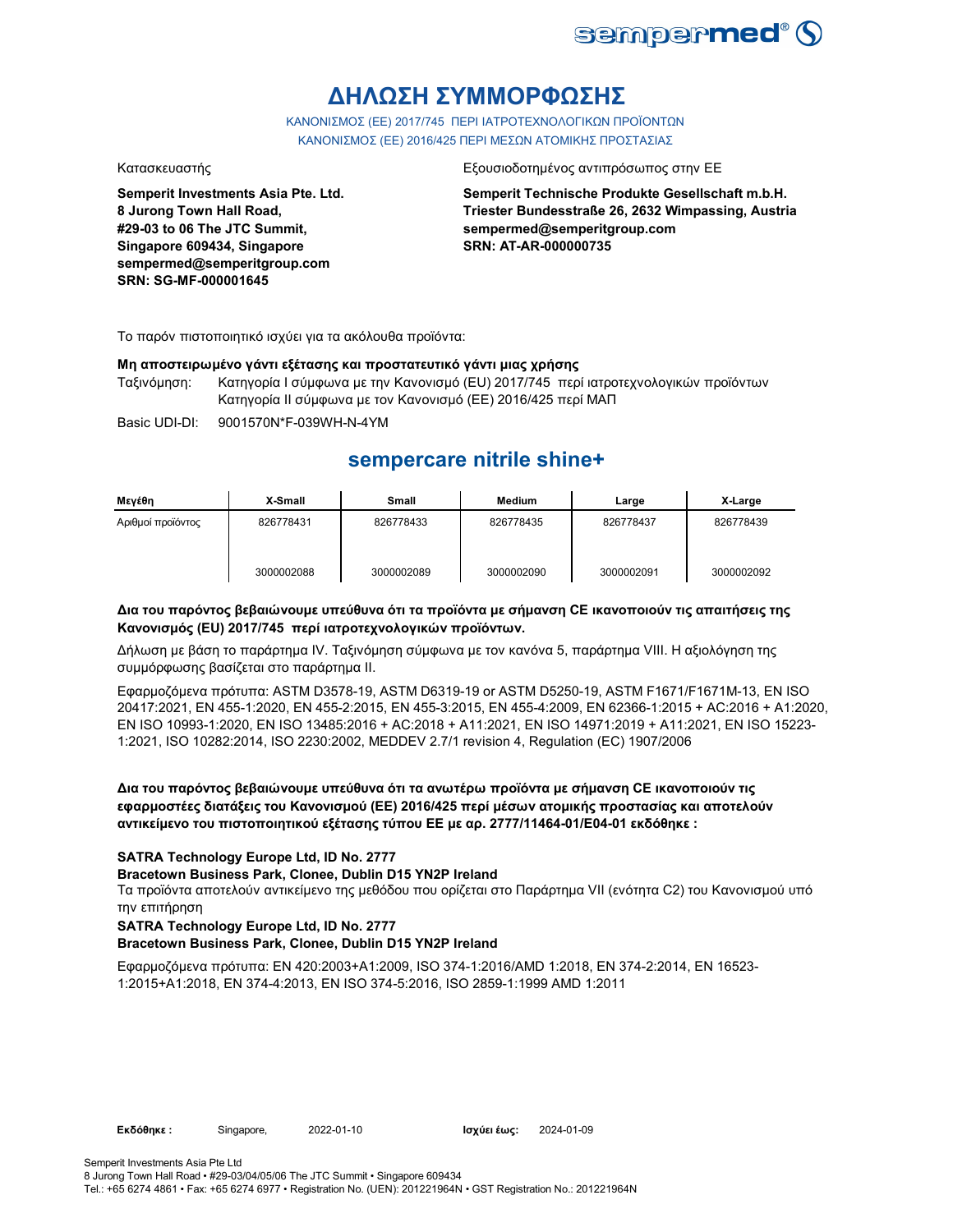

# **ДЕКЛАРАЦИЯ ЗА СЪВМЕСТИМОСТ НА**

РЕГЛАМЕНТ ЗА МЕДИЦИНСКИТЕ ПРОДУКТИ (EU) 2017/745 РЕГЛАМЕНТ (EU) 2016/425 ЗА ЛИЧНИТЕ ПРЕДПАЗНИ СРЕДСТВА

**Semperit Investments Asia Pte. Ltd. 8 Jurong Town Hall Road, #29-03 to 06 The JTC Summit, Singapore 609434, Singapore sempermed@semperitgroup.com SRN: SG-MF-000001645**

Производител Упълномощен представител в ЕС

**Semperit Technische Produkte Gesellschaft m.b.H. Triester Bundesstraße 26, 2632 Wimpassing, Austria sempermed@semperitgroup.com SRN: AT-AR-000000735**

Настоящият сертификат важи за следните продукти:

**Нестерилна ръкавица за преглед и предпазна ръкавици за еднократна употреба** Класификация: Клас I съгл. Регламент за медицинските продукти (EU) 2017/745

Категория III съгл. Регламент за ЛПС (EU) 2016/425

Basic UDI-DI: 9001570N\*F-039WH-N-4YM

## **sempercare nitrile shine+**

| Размери              | X-Small    | Small      | <b>Medium</b> | Large      | X-Large    |
|----------------------|------------|------------|---------------|------------|------------|
| Номера на артикулите | 826778431  | 826778433  | 826778435     | 826778437  | 826778439  |
|                      | 3000002088 | 3000002089 | 3000002090    | 3000002091 | 3000002092 |

## **С настоящето потвърждаваме при самостоятелна отговорност, че продуктите с маркировка СЕ съответстват на изисквания от Регламент за медицинските продукти (EU) 2017/745.**

Декларация въз основа на приложение IV. Класификация съгласно правило 5, приложение VIII. Оценката на съответствието се основава на приложение II.

Приложими норми: ASTM D3578-19, ASTM D6319-19 or ASTM D5250-19, ASTM F1671/F1671M-13, EN ISO 20417:2021, EN 455-1:2020, EN 455-2:2015, EN 455-3:2015, EN 455-4:2009, EN 62366-1:2015 + AC:2016 + A1:2020, EN ISO 10993- 1:2020, EN ISO 13485:2016 + AC:2018 + A11:2021, EN ISO 14971:2019 + A11:2021, EN ISO 15223-1:2021, ISO 10282:2014, ISO 2230:2002, MEDDEV 2.7/1 revision 4, Regulation (EC) 1907/2006

## **С настоящето потвърждаваме при самостоятелна отговорност, че горепосочените продукти с маркировка СЕ съответстват на съществените разпоредби на Регламент (EU) 2016/425 за личните предпазни средства и са предмет на сертификата на ЕС за изследване на типа Nr. 2777/11464-01/E04-01 издадено чрез:**

## **SATRA Technology Europe Ltd, ID No. 2777**

**Bracetown Business Park, Clonee, Dublin D15 YN2P Ireland**

Продуктите са предмет на процедурата съгл. Анекс VII (Модул С2) от Регламента под надзора на

### **SATRA Technology Europe Ltd, ID No. 2777**

## **Bracetown Business Park, Clonee, Dublin D15 YN2P Ireland**

Приложими норми: EN 420:2003+A1:2009, ISO 374-1:2016/AMD 1:2018, EN 374-2:2014, EN 16523-1:2015+A1:2018, EN 374-4:2013, EN ISO 374-5:2016, ISO 2859-1:1999 AMD 1:2011

**Издадено на:** Singapore, 2022-01-10 **Важи до:** 2024-01-09